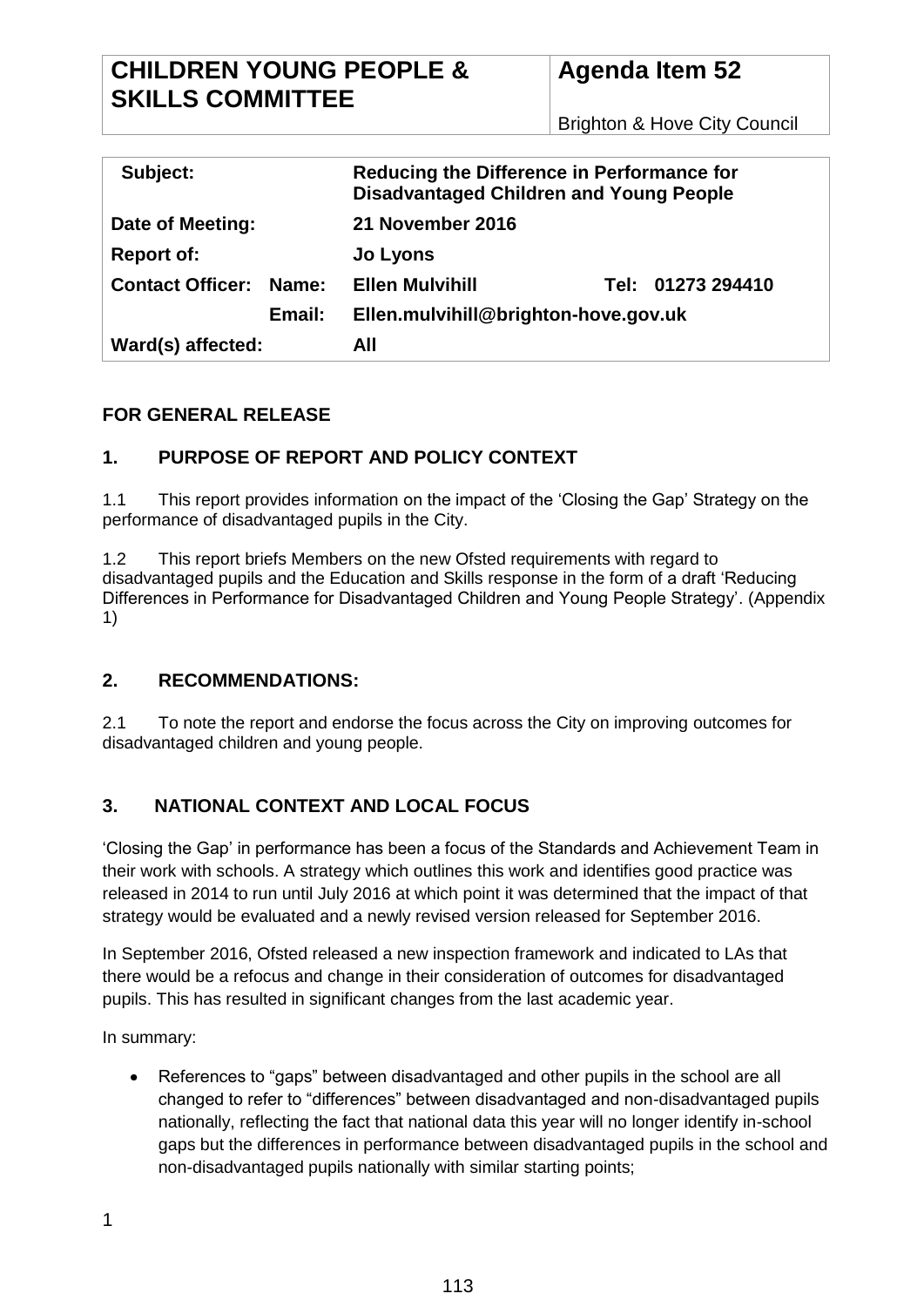- There is a 'shift of focus' for inspectors to forensically investigate the outcomes for disadvantaged pupils, especially the 'most able' disadvantaged. They will consider the progress made at each Key Stage compared nationally with those from comparable levels of prior attainment, as well as seeing how schools are able to respond in year to any fall in progress;
- The other key group for inspection will be the 'most able':
- Leadership judgements will be benchmarked against the outcomes for disadvantaged pupils as inspectors judge how much this is prioritised within the school;
- Ofsted have undertaken a 'retrieval exercise' to investigate whether schools which have previously been graded as 'good' or 'outstanding' have achieved positive outcomes with their disadvantaged cohorts. Ofsted may well undertake short inspections next term outside the normal timescales to investigate further where appropriate;
- A line of enquiry will be whether disadvantaged pupils underachieve over time and as they fall further behind are then inappropriately identified as having special needs, particularly for behavioural difficulties;
- The correlation between attendance, persistent absence and achievement for disadvantaged groups will be analysed more closely;
- There will be a closer inspection of the impact of pupil premium funded interventions for disadvantaged groups with the rationale for, reflection on and resulting revision forming a distinct line of enquiry;
- A greater focus will be on the role of the governing body in holding school leaders to account for the impact of the pupil premium funding spend and its impact on outcomes for disadvantaged groups;
- The school's strategy for improving outcomes for disadvantaged pupils should be published on the school's website;
- There will be a focus both on historic data and the current progress for disadvantaged pupils in the school.

In light of the above, our local strategy has been revised and revisited to ensure that it not only reflects the new language, benchmarks and expectations but also that it shows the cultural commitment in all schools and in the LA more widely that Ofsted require.

In the short term, a number of interventions have been implemented to respond to the new inspection focus:

- 1. A desk top exercise has been undertaken to identify those schools that are at risk of being downgraded from 'Good' and 'Outstanding' as a consequence of the above changes. Those schools have been visited by the Head of Standards and Achievement to ensure that there is a clear action plan for addressing the difference in performance;
- 2. All primary, secondary and special Heads have been briefed so that changes are reflected in their data analysis, self-evaluation documentation and school improvement plans and central to their Ofsted preparation;
- 3. Headteacher events are planned for this term which will highlight and distil the best practice from both nationally and across the City to challenge and support schools in their own practices;
- 4. There has been a briefing to Chairs of Governors and at the citywide governance event. It will also be the focus of the City's conference in January 2017;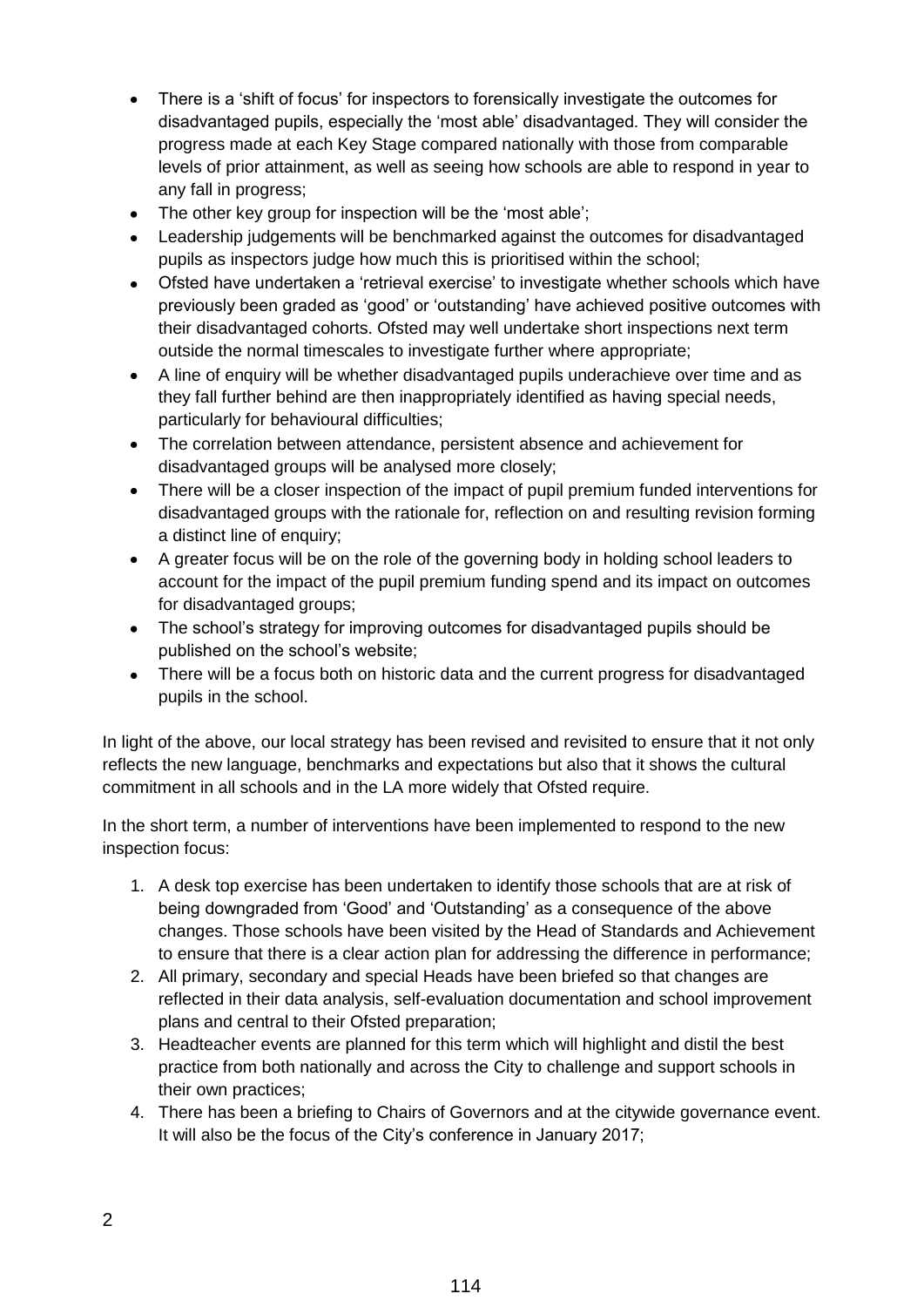5. All documentation and the structure of the School Improvement Strategy meetings have been adapted to reflect a greater focus on disadvantaged children and young people's outcomes.

# **4. Evaluating the Impact of the 'Closing the Gap' Strategy**

The strategy has had some positive impact on the outcomes for disadvantaged children and young people. It is fair to say, however, that interventions appear to have had an equitable impact for all pupils which has meant that the difference between the outcomes for disadvantaged and non-disadvantaged pupils has not been significantly reduced.

It is important to note that apart from Early Years and Phonics, the curriculum and assessment arrangements across all Key Stages have all changed for 2016 which means that comparisons are not possible and trend data is not available. The DfE are positively discouraging any attempt to make comparisons which they see as 'incorrect and misleading'.

In order to provide some sense of the current situation and the impact of the strategy on performance, we have compared outcomes for 2014/15 and provided information on the current benchmark for 2016.

# **Key Stage 2**

|      |                             | Brighton & Hove                 |                                                                                | <b>National</b>             |                                 |                                                                                       |
|------|-----------------------------|---------------------------------|--------------------------------------------------------------------------------|-----------------------------|---------------------------------|---------------------------------------------------------------------------------------|
| Year | Dis<br>advantaged<br>pupils | Non-<br>disadvantaged<br>pupils | Dis<br>advantaged<br>pupils gap to<br>national non-<br>disadvantaged<br>pupils | Dis<br>advantaged<br>pupils | Non-<br>disadvantaged<br>pupils | <b>Dis</b><br>advantaged<br>pupils gap to<br>national non-<br>disadvantaged<br>pupils |
| 2014 | 64%                         | 88%                             | $-20$                                                                          | 68%                         | 84%                             | $-16$                                                                                 |
| 2015 | 68%                         | 88%                             | $-17$                                                                          | 70%                         | 85%                             | $-15$                                                                                 |

## **Percentage of pupils achieving level 4+ in reading, writing and mathematics**

# **Percentage of pupils achieving the expected standard in reading, writing and mathematics**

|      | Brighton & Hove             |                                 |                                                                                | National                    |                                 |                                                                                |
|------|-----------------------------|---------------------------------|--------------------------------------------------------------------------------|-----------------------------|---------------------------------|--------------------------------------------------------------------------------|
| Year | Dis<br>advantaged<br>pupils | Non-<br>disadvantaged<br>pupils | Dis<br>advantaged<br>pupils gap to<br>national non-<br>disadvantaged<br>pupils | Dis<br>advantaged<br>pupils | Non-<br>disadvantaged<br>pupils | Dis<br>advantaged<br>pupils gap to<br>national non-<br>disadvantaged<br>pupils |
| 2016 | 37.4%                       | 66.3%                           | $-22.2$                                                                        | 38.4%                       | 59.6%                           | $-21.2$                                                                        |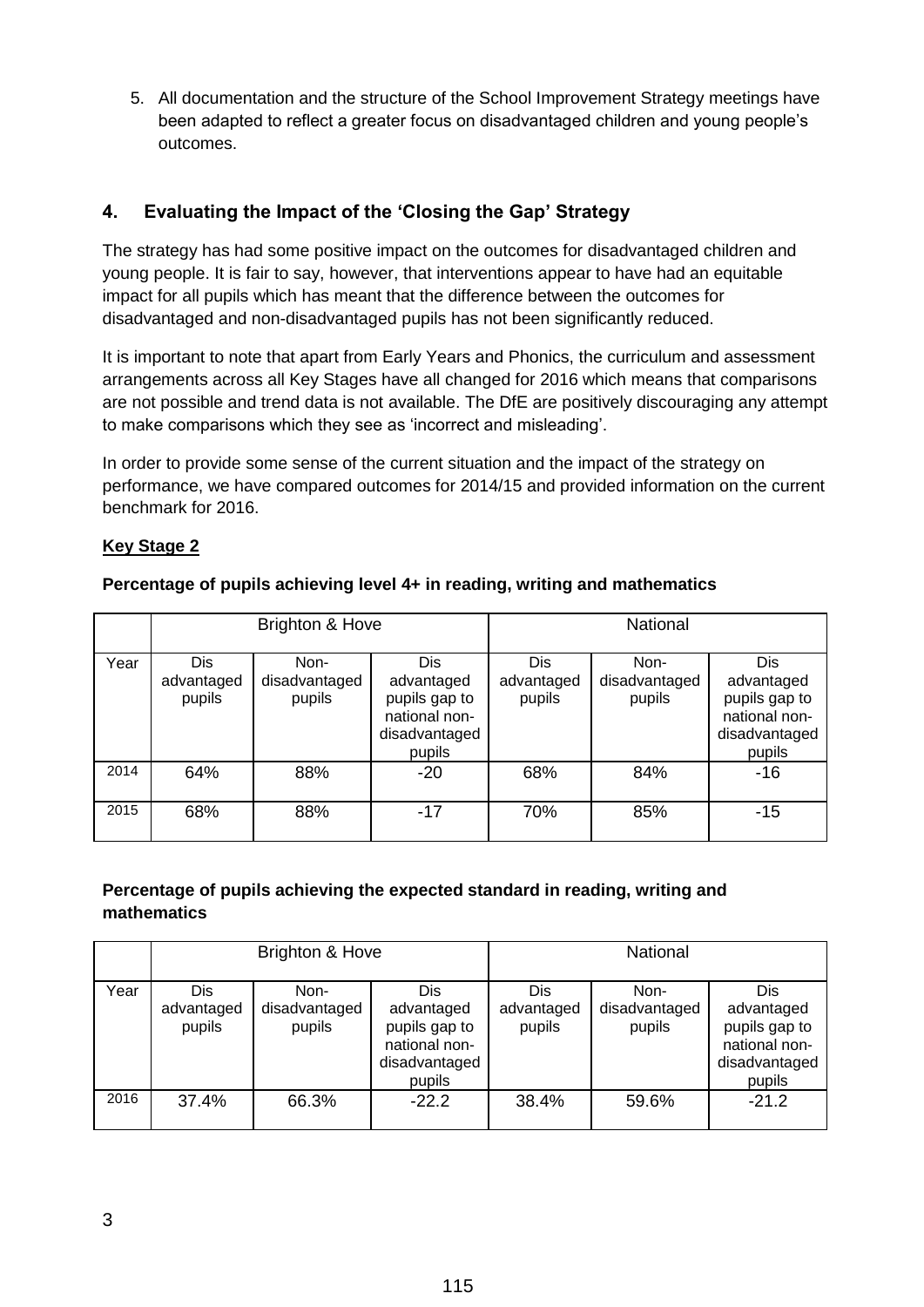|      |            | Brighton & Hove |               |            | National      |               |
|------|------------|-----------------|---------------|------------|---------------|---------------|
| Year | <b>Dis</b> | Non-            | Dis           | <b>Dis</b> | Non-          | Dis           |
|      | advantaged | disadvantaged   | advantaged    | advantaged | disadvantaged | advantaged    |
|      | pupils     | pupils          | pupils gap to | pupils     | pupils        | pupils gap to |
|      |            |                 | national non- |            |               | national non- |
|      |            |                 | disadvantaged |            |               | disadvantaged |
|      |            |                 | pupils        |            |               | pupils        |
| 2014 | 31.4%      | 62.4%           | $-32.8$       | 36.7%      | 64.2%         | $-27.5$       |
| 2015 | 35.1%      | 70.8%           | $-30.0$       | 36.8%      | 65.1%         | $-28.3$       |

# **% Pupils achieving 5+ A\*-C GCSEs or equivalents including English and maths GCSE**

## **Attainment 8 (average grade)**

|      |                             | Brighton & Hove                 |                                                                                | National                    |                                 |                                                                                |
|------|-----------------------------|---------------------------------|--------------------------------------------------------------------------------|-----------------------------|---------------------------------|--------------------------------------------------------------------------------|
| Year | Dis<br>advantaged<br>pupils | Non-<br>disadvantaged<br>pupils | Dis<br>advantaged<br>pupils gap to<br>national non-<br>disadvantaged<br>pupils | Dis<br>advantaged<br>pupils | Non-<br>disadvantaged<br>pupils | Dis<br>advantaged<br>pupils gap to<br>national non-<br>disadvantaged<br>pupils |
| 2016 | 3.96(D)                     | $5.42(C+)$                      | $-1.35$                                                                        | 4.09(D)                     | $5.31(C+)$                      | $-1.22$                                                                        |

It can be seen that there was a 'closing of the Gap' between 2014 and 2015 in Key Stage 2 and Key Stage 4 although this remained greater than for the national statistics.

The current difference in performance is greater in Brighton and Hove than for national.

# **Summary of Outcomes**

## **Early Years Foundation Stage Profile 2016**

- 1. The measure for this stage remains free school meals (FSM).
- 2. Over a four year period, the gap for pupils with FSM has narrowed from 24% to 16% achieving Good Levels of Development (GLD).
- 3. The numbers of pupils registered as qualifying for FSM fell for 2015/16.

## **Phonics**

- 1. All pupils in Brighton and Hove perform less well in Year 1 but have 'caught up' by the end of Year 2.
- 2. Brighton and Hove disadvantaged pupils are 2% below the scores for the nondisadvantaged pupils nationally.
- 3. By the end of Year 2 85% of disadvantaged pupils have met the expected standard. This compares to 86% for similar pupils nationally and 91% for all pupils both locally and nationally.

## **Key Stage 1**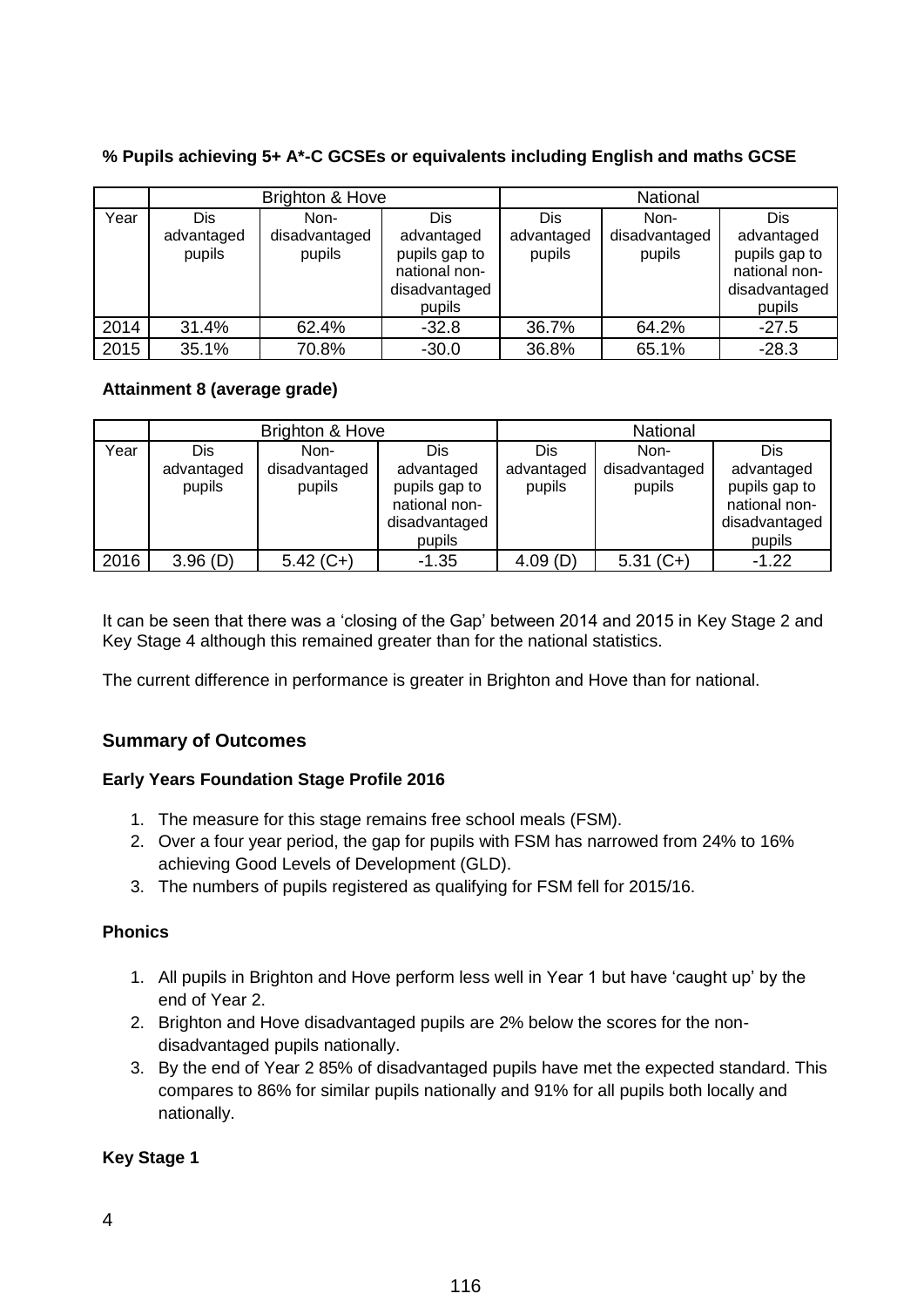- 1. Progress is gauged by comparing the elements of the early years profile relating to literacy and numeracy to the outcomes in reading, writing and Maths at the end of Year 2 tests.
- 2. The benchmark for measuring progress has changed from comparing disadvantaged pupils to similar pupils nationally, to now comparing disadvantaged pupils to national non-disadvantaged pupil (Other). This has resulted in greater differences than previously recorded.
- 3. For 2016 the difference in performance is: 14% for reading; 19% for writing and 17% for Maths.
- 4. Because this is the first year of this measure it is not possible to compare with previous years.
- 5. Work is being undertaken to determine Brighton & Hove's performance ranked against the other 151 LAs.
- 6. The complex process of analysing data to make meaningful judgements is ongoing.

# **Key Stage 2**

- 1. In Brighton and Hove the combined attainment for disadvantaged pupils in reading, writing and maths was below the national average for disadvantaged pupils, so the Brighton and Hove difference between disadvantaged pupils and national nondisadvantaged pupils was greater than the national difference. In Brighton and Hove combined attainment for non-disadvantaged pupils was above the national average for non-disadvantaged pupils.
- 2. In Brighton and Hove, average progress in reading for disadvantaged pupils was above the national average for disadvantaged pupils, so the Brighton and Hove difference to national non-disadvantaged pupils was less than the national difference. Out of the three subjects this was the lowest difference. On average the progress in reading for disadvantaged pupils in Brighton and Hove was also above the national average for all pupils of zero (in mainstream schools).
- 3. Average progress in writing for disadvantaged pupils was close to the national average for disadvantaged pupils, so the Brighton and Hove difference to national nondisadvantaged pupils was similar to the national difference.
- 4. In Brighton and Hove, average progress in mathematics for disadvantaged pupils was below the national average for disadvantaged pupils, so the Brighton and Hove difference to national non-disadvantaged pupils was greater than the national difference. Out of the three subjects this was greatest difference. Brighton and Hove was also below national in the average progress in mathematics for non-disadvantaged pupils.

## **Key Stage 4**

- 1. In 2016 attainment 8 and progress 8 for disadvantaged improved, and on average to a greater extent in mainstream schools. However, the Brighton and Hove total for disadvantaged pupils was below national, so there was a greater difference to national non-disadvantaged pupils. Brighton and Hove total progress and attainment for nondisadvantaged pupils remained above national non-disadvantaged pupils.
- 2. On average English progress and attainment for disadvantaged pupils did not improve in 2016. The Brighton and Hove totals for English attainment and progress for disadvantaged pupils was below national, so there was a greater difference to national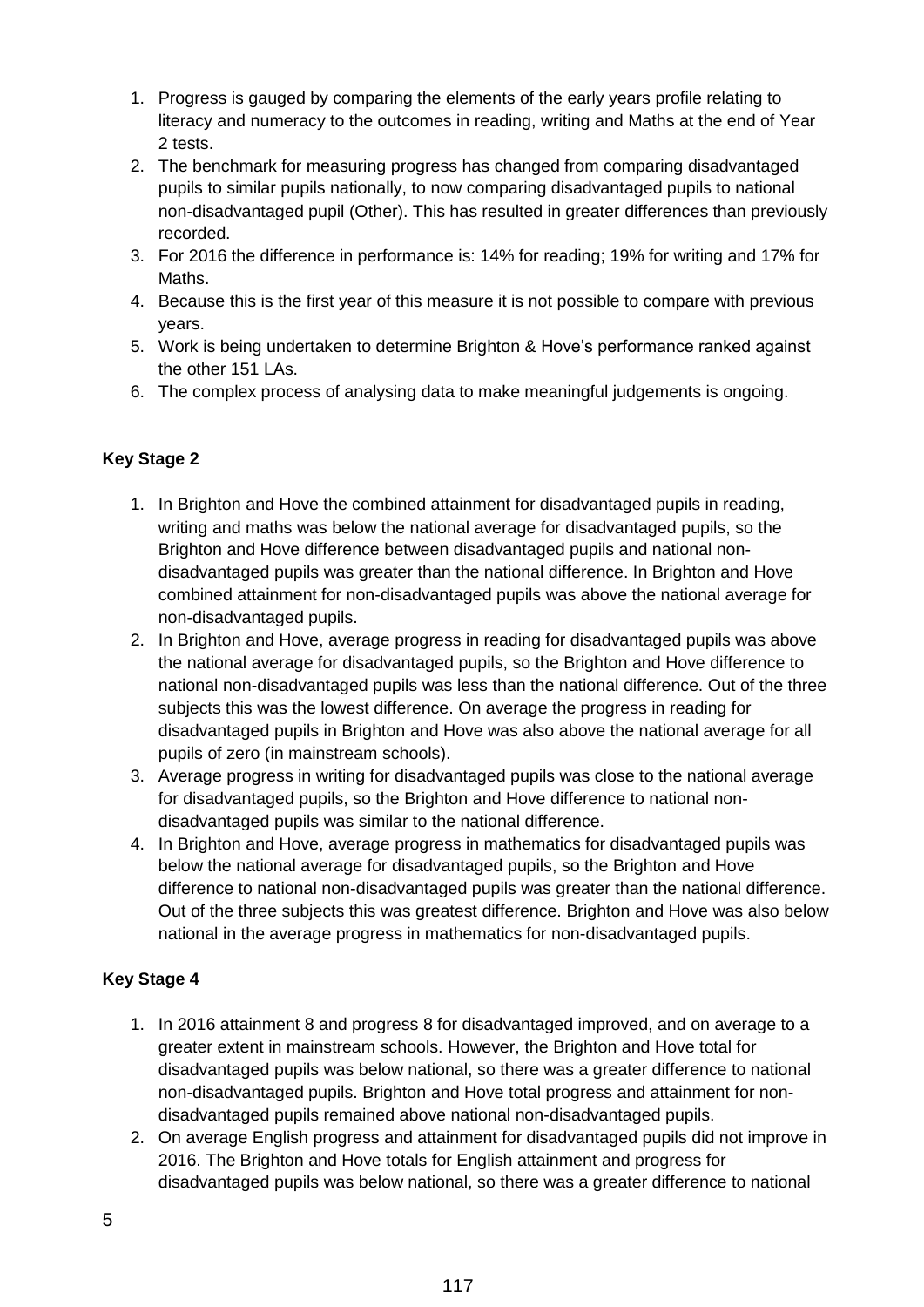non-disadvantaged pupils. Although non-disadvantaged pupils on average also did not improve in 2016, English progress and attainment remained above national nondisadvantaged pupils.

- 3. Although maths attainment for disadvantaged pupils on average did not improve in 2016, progress in maths did improve - and to a greater extent in mainstream schools. However, the Brighton and Hove total in maths progress for disadvantaged pupil remained below national, so there was a greater difference to national nondisadvantaged pupils. The Brighton and Hove total maths attainment for nondisadvantaged pupils also did not improve, but math progress did, and maths progress and attainment remained above national non-disadvantaged pupils.
- 4. No national comparative information on disadvantaged pupils in mainstream schools is available. This makes it problematic to compare average disadvantaged pupils' attainment and progress in the Brighton and Hove mainstream sector. Comparison using totals that include special and mainstream schools are potentially misleading as compared to the national average.

# **CONCLUSION**

The Strategy presented as Appendix 1 is a draft and the starting point for discussion. The strategy will be the focus of work with headteachers through the next term with meetings with individual Heads and Chairs of Governors, partnership, phase and citywide events. These will all concentrate on this area of work to ensure that the strategy is sufficiently robust to secure the required impact on outcomes. It is also essential to discuss whether the current draft strategy sufficiently captures the complexity of the issues and whether this focus should be more on 'Achievement for All'.

This is clearly a larger priority beyond just school improvement given the impact that wider social issues of domestic violence, mental health, substance misuse, housing, benefits will have on disadvantaged children and young people's lives. It may be that this strategy is seen in the context of wider social and political priorities within the City.

# **COMMUNITY ENGAGEMENT and CONSULTATION**

Community engagement options will be considered as an integral part of the release of the citywide strategy.

# **FINANCIAL and OTHER IMPLICATIONS:**

Financial Implications:

Funding information relating to pupil premium and delegated SEN funding to schools is detailed in section 6 of appendix 1.

Finance Officer Consulted: Steve Williams Date: 9/11/16

Legal Implications: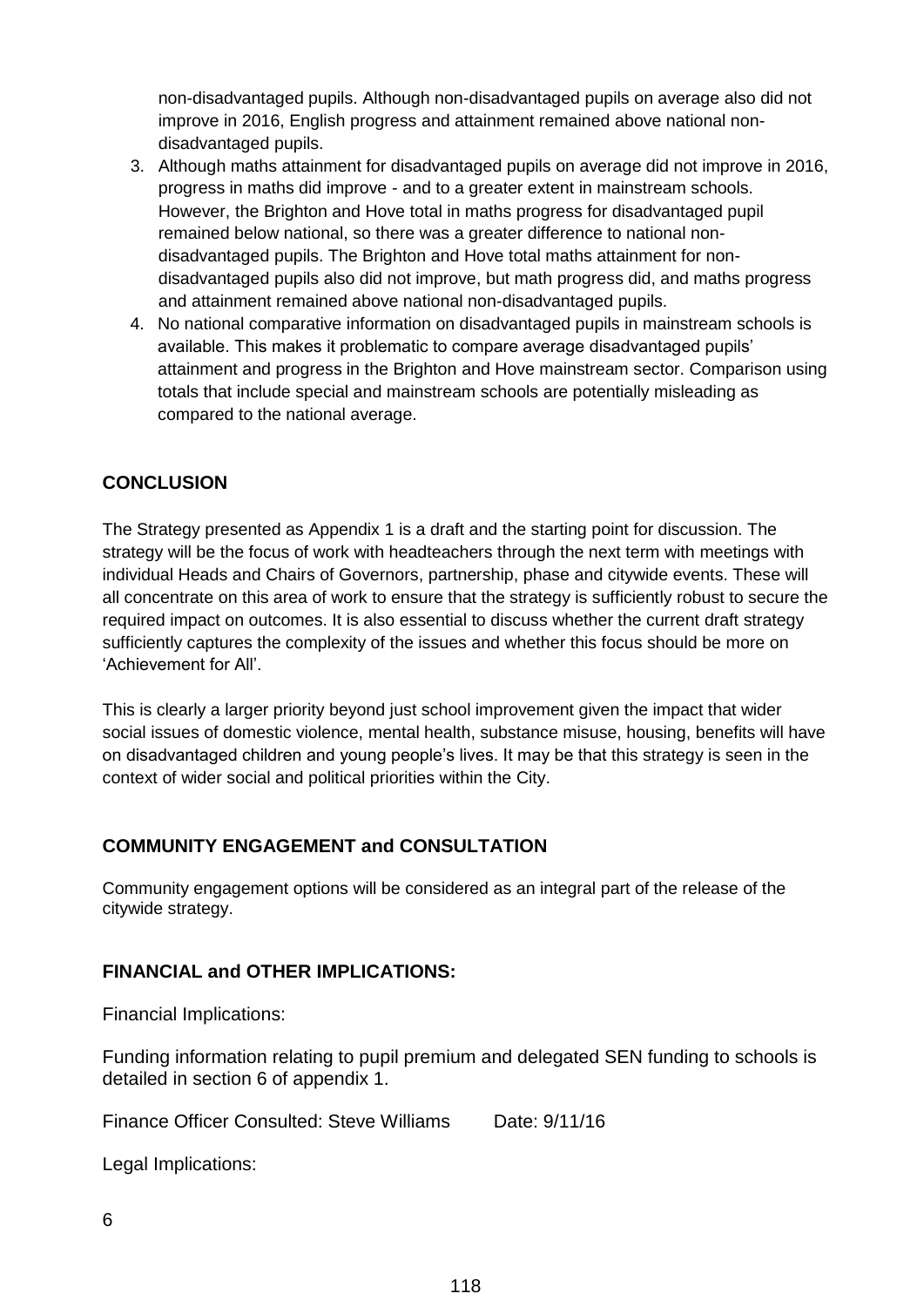There are no legal implications arising from this report.

Legal Officer Consulted: Serena Kynaston Date 10/11/16

# **SUPPORTING DOCUMENTATION**

# **Appendix 1:**

1. Draft 'Reducing Differences in Performance for Disadvantaged Children and Young People Strategy'.

## **Appendix 1**

## **Reducing the Differences in Educational Achievement for Disadvantaged Children and Young People in Brighton and Hove 2016 - 2020**

### **1. Introduction**

This strategy outlines Brighton & Hove's vision, priorities and expectations in relation to raising the educational achievement of disadvantaged children and young people in the City. It builds upon the success of schools in raising attainment and progress for all and for the improvements achieved through the previous 'Closing the Gap' Strategy. It is ambitious and aspirational for the future.

We believe that through educational success disadvantaged children and young people will maximise their life chances and secure their future economic wellbeing. We are committed to partnership working and believe that everyone has a part to play in addressing this most serious issue.

The following is taken from the research by the Centre for Excellence and Outcomes in Children and Young People's Services (C4EO): Effective classroom strategies for closing the gap in educational achievement for children and young people living in poverty - January 2010:

- *One in four children in the UK grows up in poverty, and for these children the impact on their chances of education and life success is profound.*
- *The attainment gap between children from rich and poor backgrounds is detectable at an early age (22 months) and widens throughout the education system, for example children from the lowest-income homes are half as likely to get five good GCSEs (General Certificates in Secondary Education) and go on to higher education.*
- *White working-class pupils (particularly boys) are among the lowest performers in academic achievement.*
- *Nevertheless, the link between poverty and attainment is a multi-racial phenomenon, with socio-economic gaps much greater than ethnic group differences.*

*It is with this in mind that raising the attainment and increasing progress for disadvantaged children and young people is not just an educational goal but also a moral imperative.*

This is reflected in the new Ofsted Framework September 2016 which was presented to LAs by the lead HMI for the Southeast region.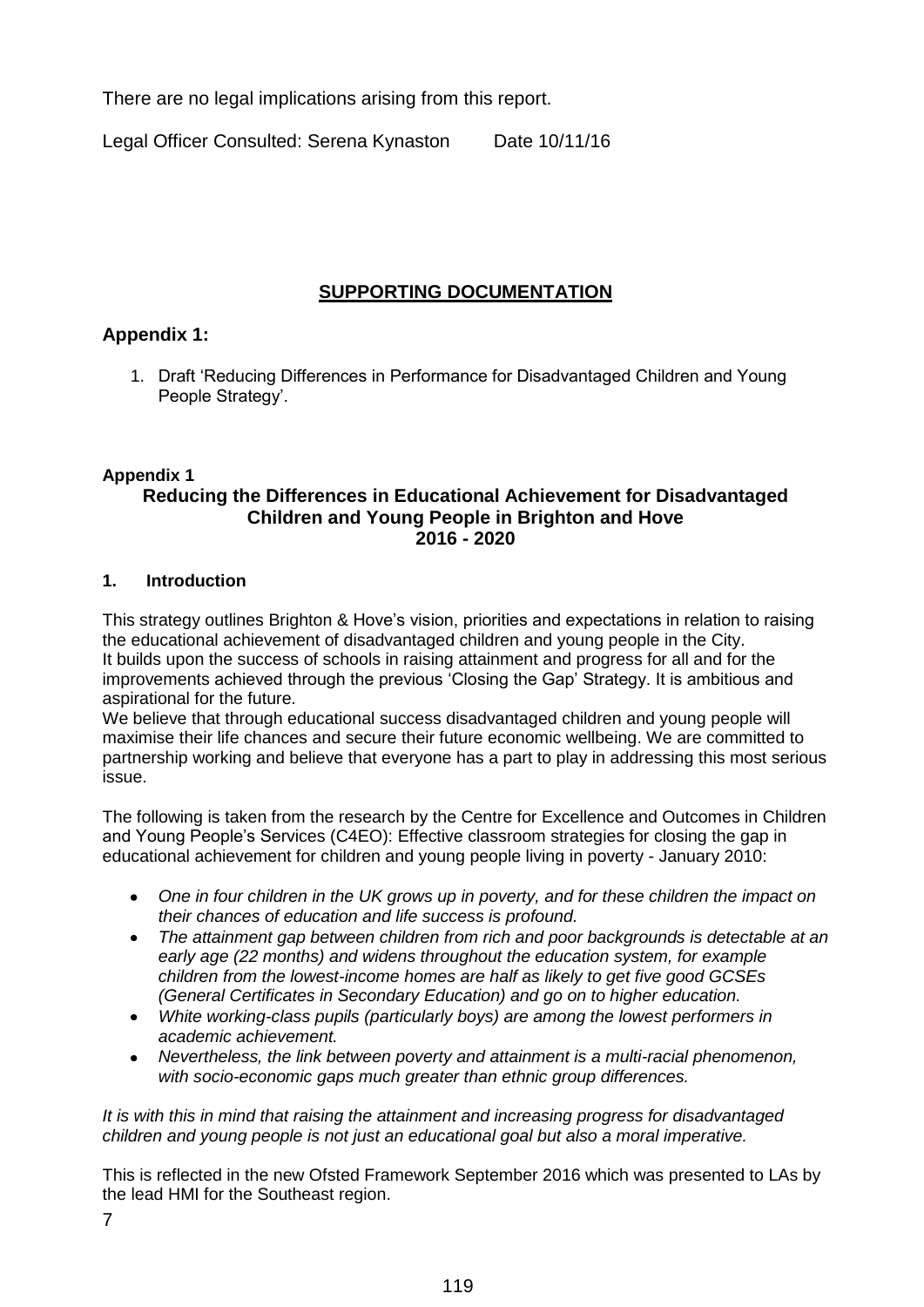He expressed a belief that disadvantaged pupils are 'failed' in the south east, particularly in coastal strip areas, which therefore required a more rigorous and focused approach from Ofsted in inspections in the region on disadvantaged pupil outcomes. This has resulted in significant changes from the last academic year:

In summary:

• References to "gaps" between disadvantaged and other pupils in the school are all changed to refer to "differences" between disadvantaged and non-disadvantaged pupils nationally, reflecting the fact that national data this year will no longer identify in-school gaps but the differences in performance between disadvantaged pupils in the school and nondisadvantaged pupils nationally with similar starting points;

• There will be a 'shift of focus' for inspectors to forensically investigate the outcomes for disadvantaged pupils, especially the 'most able'. They will consider the progress made at each Key Stage compared nationally with those from comparable levels of prior attainment, as well as seeing how schools are able to respond in year to any fall in progress;

The other key group for inspection will be the 'most able';

• Leadership judgements will be benchmarked against the outcomes for disadvantaged pupils as inspectors judge how much this is prioritised within the school;

• Ofsted have undertaken a 'retrieval exercise' to investigate whether schools which have previously been graded as 'good' or 'outstanding' have achieved positive outcomes with their disadvantaged cohorts. Ofsted may well undertake short inspections next term outside the normal timescales to investigate further where appropriate;

• A line of enquiry will be whether disadvantaged pupils underachieve over time and as they fall further behind are then inappropriately identified as having special needs, particularly for behavioural difficulties;

The correlation between attendance, persistent absence and achievement for disadvantaged groups will be analysed more closely;

• There will be a closer inspection of the impact of pupil premium funded interventions for disadvantaged groups with the rationale for, reflection on and resulting revision forming a distinct line of enquiry;

• A greater focus will be on the role of the governing body in holding school leaders to account for the impact of the pupil premium funding spend and its impact on outcomes for disadvantaged groups;

• The school's strategy for improving outcomes for disadvantaged pupils should be published on the school's website;

There will be a focus both on historic data and the current progress for disadvantaged pupils in the school.

**In light of the above, it is proposed that we undertake a review of those elements of the 'Closing the Gap' Strategy which had most impact and look to disseminate that practice more widely in the City. We are also determined to look more widely at best practice nationally and to devise a new strategy which relentlessly focuses on the performance of disadvantaged groups and to make that a citywide priority.**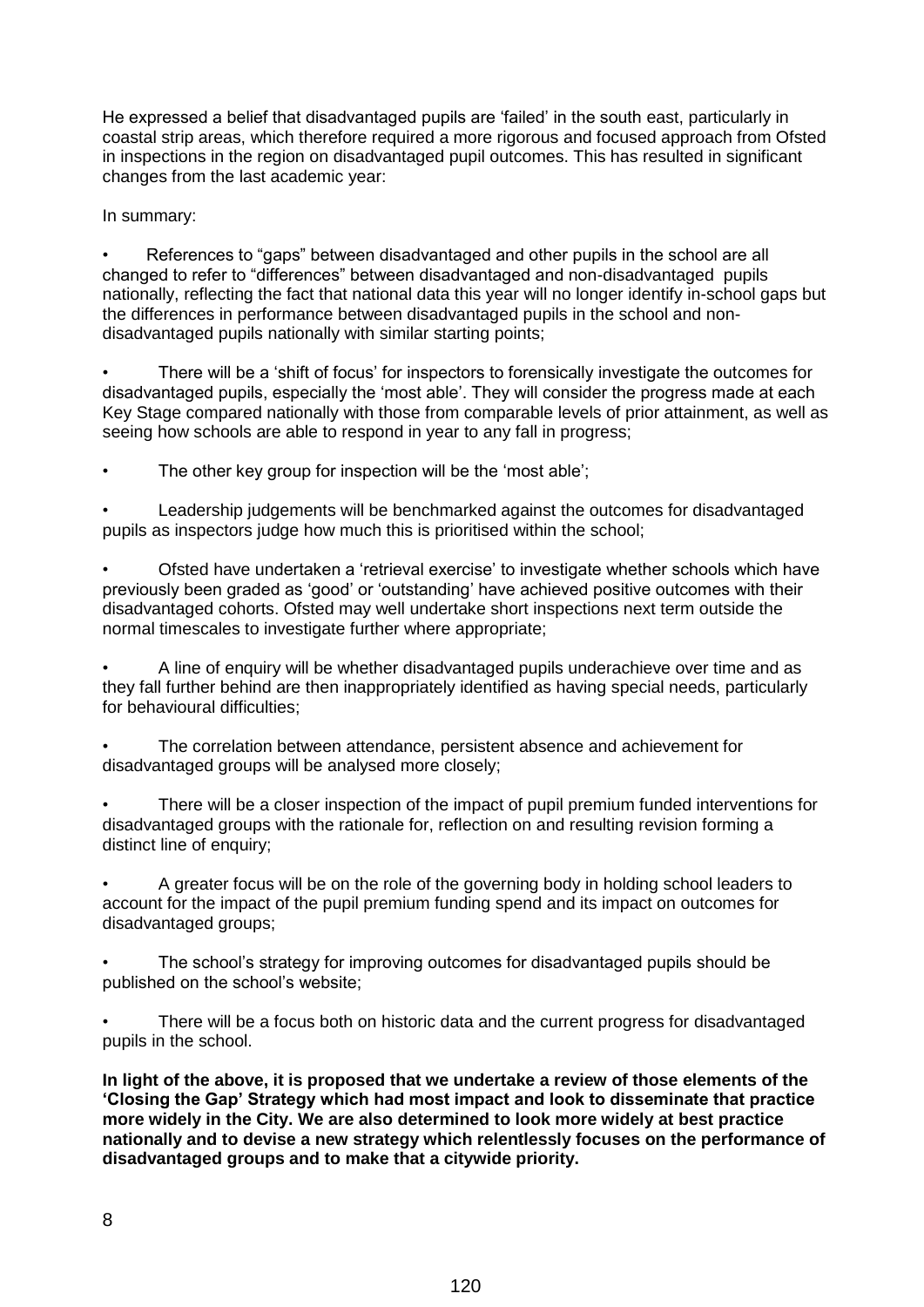*There are events planned with primary and secondary Heads to forensically analyse performance and to challenge and support schools to ensure that each one has:*

- *A clearly expressed commitment to improving outcomes for disadvantaged pupils;*
- *A system for tracking performance and reflecting on and revising interventions as required;*
- *An action plan outlining the interventions to improve progress and raise attainment;*
- *A strategy for governors to support the work and to scrutinise the impact of the pupil premium funding;*
- *A positive and dynamic approach to careers and skills training which can raise the*   $\bullet$ *aspirations of disadvantaged pupils;*

**It is important that all council services and all agencies contribute to this as a council and community responsibility and equally see this as a priority area of work. We must all collectively create a culture within our schools and our City where our disadvantaged children and young people can thrive.**

#### **2. A Vision for Education**

Our vision was developed through consultation with the Learning Skills and Employment Partnership, Headteachers, governors and other with contributions from learning organisations across the City. It is shared by all and interpreted by each phase and school to meet the needs of the learners. It underpins everything we do.



The following is taken from an Ofsted report - the pupil premium: an update July 2014:

*It cannot be right that the likelihood of a child receiving a good education should depend on their postcode or economic circumstance. Routinely, good and outstanding schools demonstrate unwavering commitment to closing the attainment gap. They target interventions forensically and have robust tracking systems in place to establish what is making a difference and what is not.*

.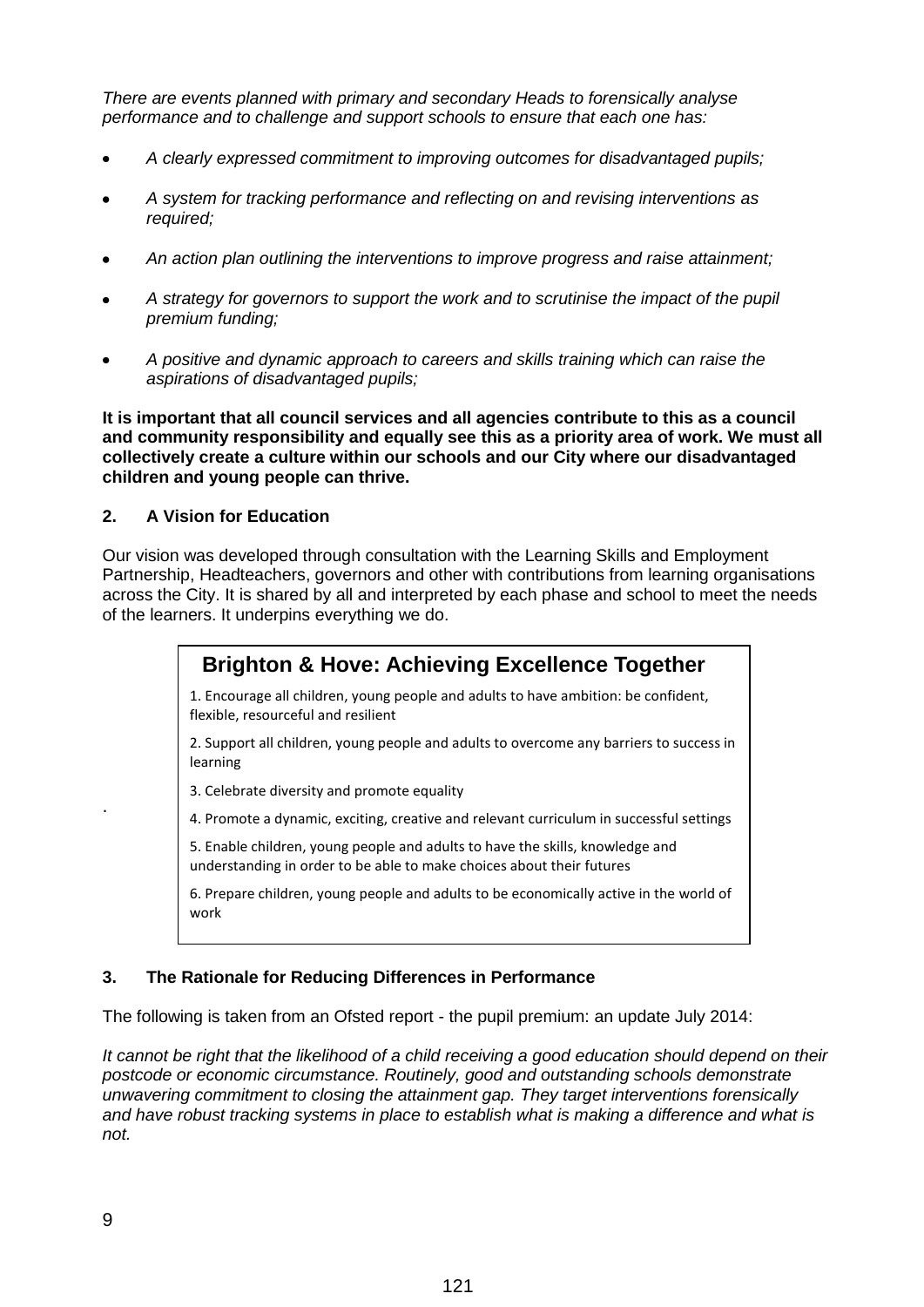*Schools that are committed to 'closing the gap' and that have robust tracking systems are showing most improvement Weak leadership and governance remain obstacles to narrowing the attainment gap.* 

*In schools judged to be inadequate, inspectors commonly report that leaders and governors do not ensure that pupil premium funding is used effectively. In these schools, the attainment of pupils eligible for funding is poor and attainment gaps are too wide*.

The Standards and Achievement Team carries out regular data analysis and examines the performance of the different groups of pupils in the City. Data analysis shows that the most significant gaps in performance are those between the performance of children and young people eligible for Free School Meals (FSM) and their more advantaged peers, between those children and young people identified as having Special Educational Needs (SEN) and their peers and for looked after children (children in care). These gaps currently widen as the young people move through our school system. The impact of large numbers of pupils, particularly pupils with FSM not achieving 5 GCSE's A\* to C with English and Maths at the end of Key Stage 4, not only has implications for the economy of the City, but also has an impact on the quality of opportunity for young people in the City. However, there are overlaps in these groups.

There is a correlation with SEN and deprivation. This diagram (using data from the January 2015 School Census) illustrates the numbers and the overlap.

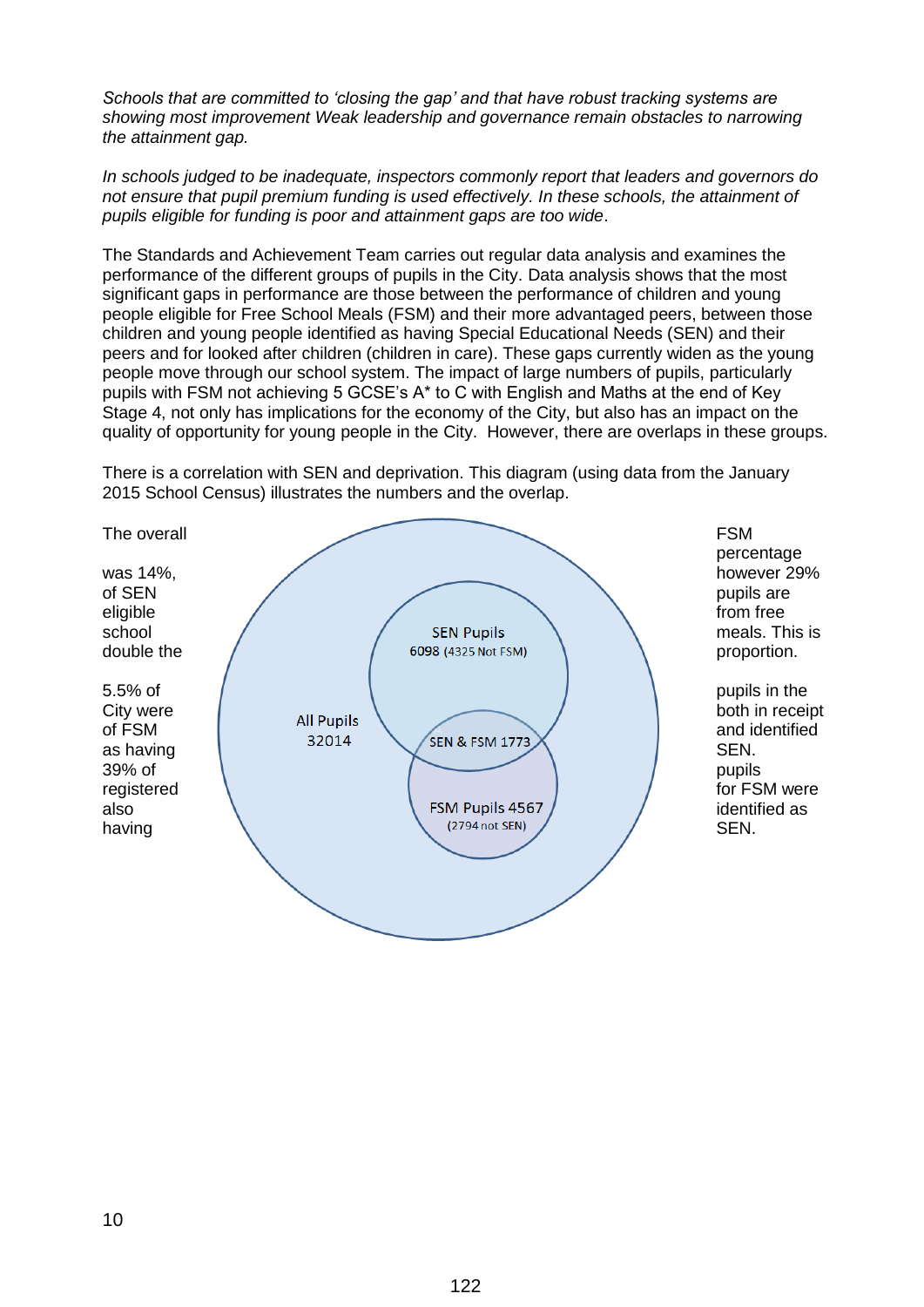**An Ofsted publication from March 2015 (The most able students: an update on progress since June 2013**) highlights the importance of ensuring that the distinct needs of students who are most able and disadvantaged were being met, as well as for those who have special education needs. It reports that in the schools visited (none were from Brighton and Hove) 'not enough was being done to widen the experience of these students and develop their broader knowledge or social and cultural awareness early on in Key Stage 3. The gap at Key Stage 4 between the progress made by the most able disadvantaged students and their better off peers is still too large and is not closing quickly enough'.

An Ofsted survey "Unknown children – destined for disadvantage?" from July 2016 evaluated the effectiveness of local authorities and early years providers in tackling issues facing disadvantaged families and their young children. The report stated that "A child's earliest years, from their birth to the time they reach statutory school age, are crucial. All the research shows that this stage of learning and development matters more than any other. The report concluded that nationally "although early education is better than it has ever been, it is still not benefitting our poorest children as much as their peers".

# **4. Partnership working and the role of the Local Authority (LA)**

Brighton and Hove is committed to working in partnership to 'Reduce the Difference' in educational achievement for disadvantaged groups.

Although schools are being given increased levels of autonomy, it is still the responsibility of the LA to ensure that there is robust self-evaluation by the management of the school, particularly in relation to pupil progress. A key task for this LA is to further develop our work to ensure schools are effectively addressing the needs of their disadvantaged groups of pupils, and that good progress is made towards 'Closing the Gap' in educational achievement in all schools. We would want to support schools to find their own solutions that will work effectively in the different contexts of the schools.

In its role as champion of children and families, the LA can facilitate, broker and commission support. Every team in Education and Inclusion has 'Closing the Educational Achievement Gap' as the main priority and will offer guidance, information, support and challenge for schools in this area.

# **The Early Help Hub (EHH)**

The Early Help Hub works to find the best support for children and families. Agencies including schools refer cases to the EHH when they are below the threshold for social work involvement but still require support above or different to that which the school can provide. This could include family work, youth work, counselling or mediation. Referrals with parental consent are discussed each week by a panel of professionals including School Nurses, Health visiting, ITF, Adult Social Care, Educational Psychology, and Voluntary Sector organisations and a 'best fit' allocation is made. The Early Help Hub also has a role in providing a small number of Early Help Coordinators to support professionals, delivering early help training and also triaging and providing brief interventions to cases that have been referred to the MASH but fall below the threshold for Social Work.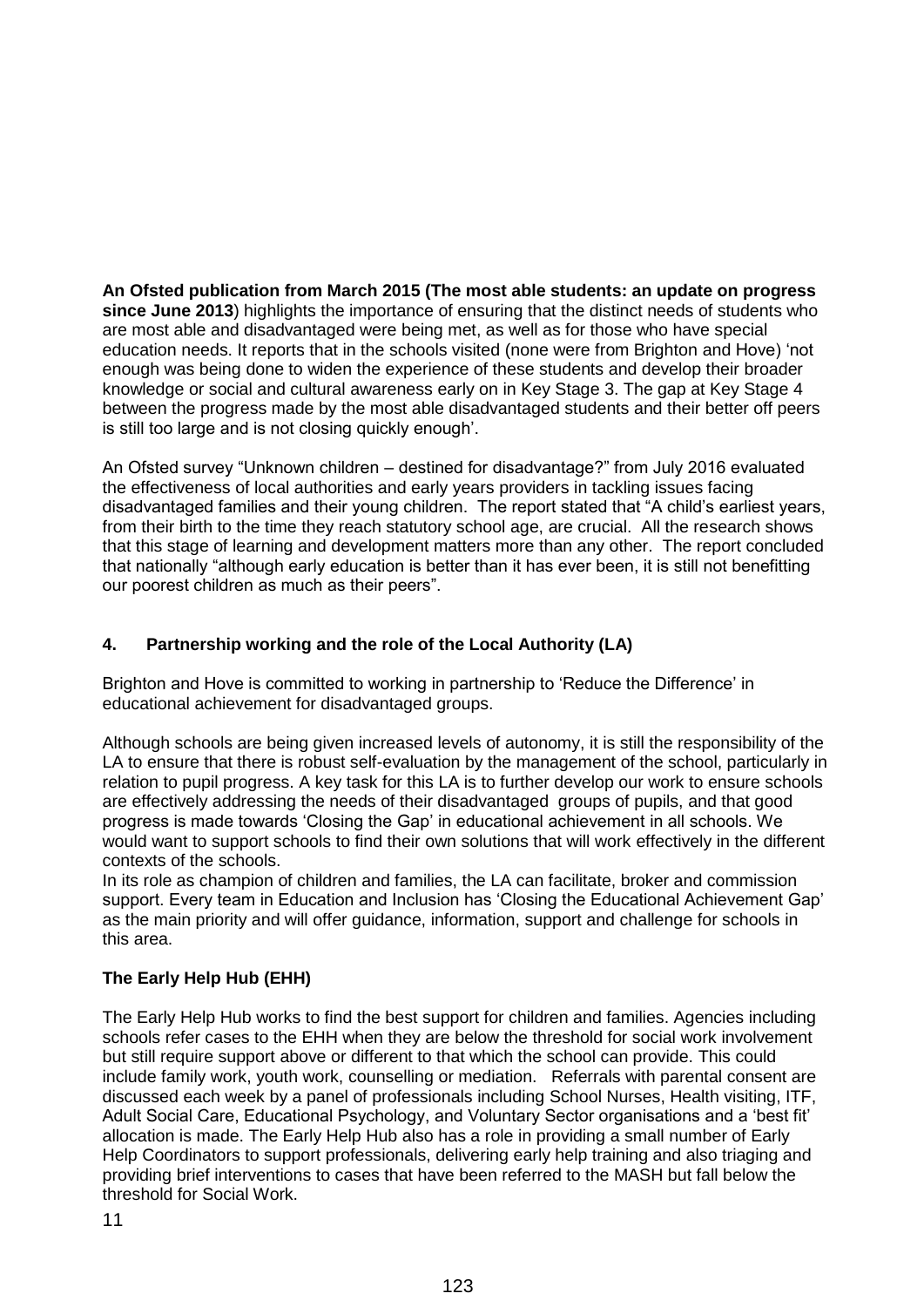## **Piloting family work with primary school pupils**

The Stronger Families Stronger Communities programme funded by the national Troubled Families initiative is working with Safety Net and the Brighton City Partnership for Education to support primary school pupils and their families on a broad range of issues that may be affecting their child's progress in school. This pilot piece of work will be evaluated in the autumn.

#### **Attendance and Exclusions**

We know that good school attendance is a priority for all schools. Pupils who attend school are more likely to develop both academically and socially, improving their life chances. We also know that there is a direct link between poor attendance and poor attainment for a child and young person. Added to this, many issues related to non-attendance will highlight pupils with particular health, welfare or social needs.

In Brighton and Hove, we aim to ensure that all pupils attend school all of the time and our commitment is to promote good school attendance. We have been using data more effectively to identify absence in schools by pupil group and the impact this is having, especially in free school meals and SEN pupils.

Intensive support is offered to schools that have specific needs on addressing persistent absence by adopting an action plan and provide assistance by brokering external agencies or advice. This provides a 'team around the school' approach for schools with high levels of need.

### **Health and wellbeing**

We recognise that pupils' sense of belonging and their health and wellbeing contribute significantly to their ability to learn. Therefore we work in partnership with Public Health and the community and voluntary sector to support and challenge schools to improve their approaches to anti-bullying, equality and health and wellbeing.

#### **5. Free Early Learning for Two Year Olds in Brighton & Hove**

Eligible two year olds are entitled to 570 hours a year of free early learning from the term after their second birthday. To be eligible children must be from a family in receipt of out of work benefits, or on a low income (not more than £16,190) and in receipt of working tax credit. Children who are disabled or have SEN are also eligible, along with looked after children, those adopted from care, or who have left care under a special guardianship or residence order. Latest figures from the Department for Education show that in February 2015 Brighton & Hove had a take-up rate of 88 per cent.<sup>1</sup> This puts our performance top of 19 south east authorities,, and ninth of 152 local authorities nationally. The average take-up in the south east was 69 per cent and nationally 68 per cent.

More than 90 per cent of private, independent and voluntary sector childcare providers in the city offer places under the scheme, as well as 27 per cent of childminders. Places are also offered by Tarnerland and Royal Spa nursery schools and Rudyard Kipling primary school. Maintained schools with nursery classes can now claim for any eligible "rising threes". To offer places providers must generally have a good or outstanding Ofsted and this is the case for the vast majority of childcare providers in the city. At 25/3/15 89 per cent of funded two year olds were in a good or outstanding setting, compared with 75 per cent nationally.

Children take up their places in settings across the city. However, the largest providers are our children's centre nurseries in Moulsecoomb and Roundabout. These, and our other children's centre nurseries, are very influential in encouraging parents to take up their entitlement, as well as offering the highest quality provision to the most disadvantaged children.

 $\overline{a}$ 

 $1$  The percentage is based on the Department for Work and Pensions' estimated number of eligible families

<sup>12</sup>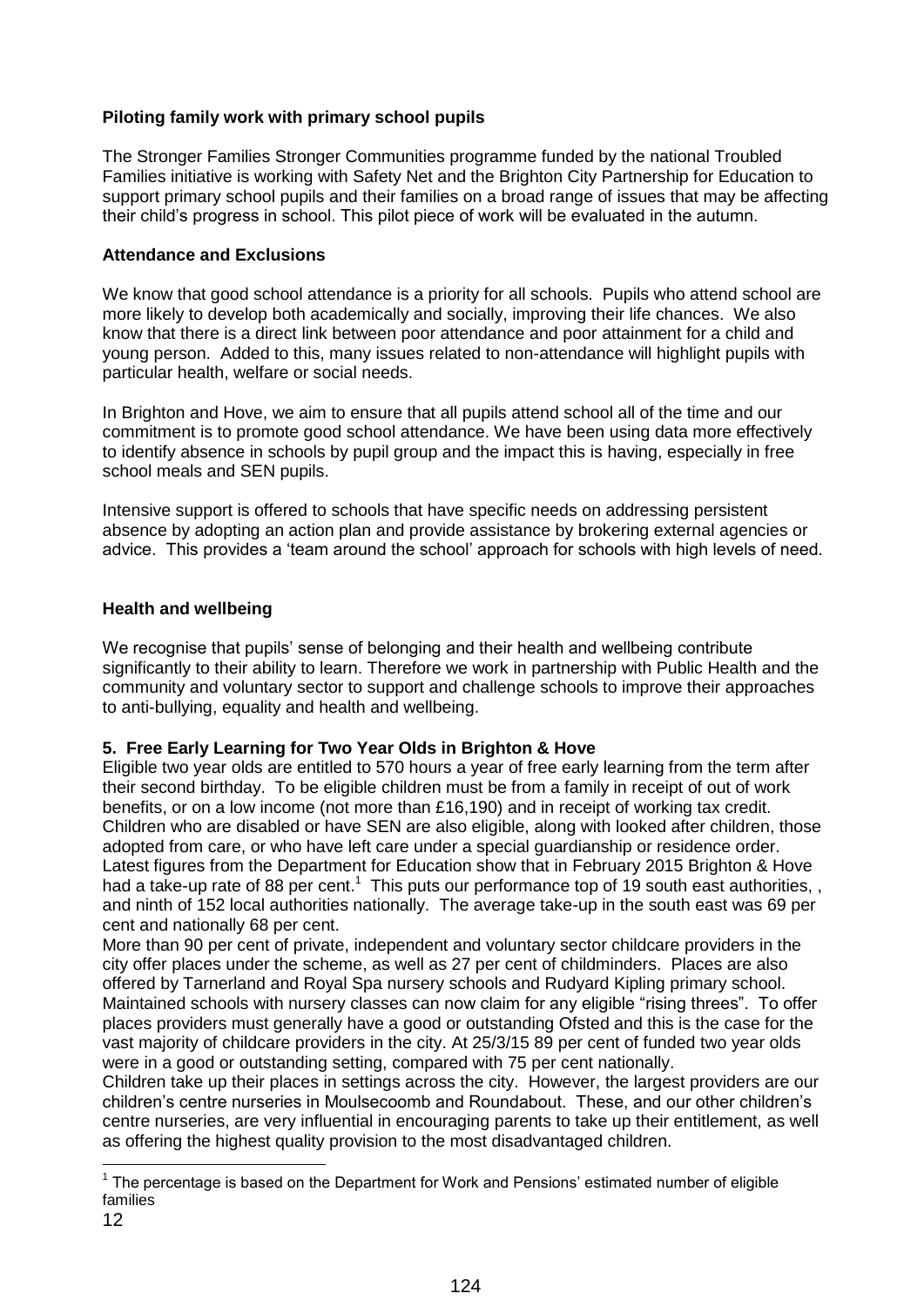### **6. The Provision of Pupil Premium and Special Educational Needs funding Pupil Premium (information as at December 2015)**

There are several types of premium and funding:

- **Disadvantaged Pupil Premium** Ever 6 Free School Meals £1,320 per pupil of primaryschool age and £935 per pupil of secondary-school age registered in the School Census as eligible for free school meals at any point in the last 6 years.
- **Children Adopted from Care or Who Have Left Care/Follow on from Care -** £1,900  $\bullet$ per eligible pupil who:
	- $\circ$  has been adopted from care (under the Adoption and Children Act 2002);
	- $\circ$  has left care under a special guardianship order (under the Children Act 1989);
	- o has left care under a residence order (under the Children Act 1989);
	- $\circ$  has left care under a child arrangement order (under the Children Act 1989);
- **LAC Pupil Premium -** £1900 per eligible pupil who has been in local authority care for at  $\bullet$ least one day in the previous year.
- **Service Premium (Ever 5 Service Child) -** £300 per pupil if they meet the following criteria:
	- $\circ$  one of their parents is serving in the regular armed forces
	- $\circ$  one of their parents served in the regular armed forces in the last 3 years
	- $\circ$  one of their parents died while serving in the armed forces and the pupil is in receipt of a pension under the Armed Forces Compensation Scheme (AFCS) and the War Pensions Scheme (WPS)
- **Early Years Pupil Premium -** £300 per 'disadvantaged' nursery pupil aged 3 or 4, eligible  $\bullet$ if their parent/guardian receives one of the following benefits:
	- o Income Support
	- o Income-based Jobseekers Allowance
	- o Income-related Employment and Support Allowance
	- o Universal Credit
	- o Support from the National Asylum Support Service under part 6 of the Immigration and Asylum Act 1999
	- o The guarantee element of State Pension Credit
	- $\circ$  Child Tax Credit (with no Working Tax Credit) with an annual income of no more than £16,190
	- o Working Tax Credit run-on

## **Elm Grove Primary School**

## **Follow on from (adopted from) Care Case Study:**

Initially, Elm Grove's Special Educational Needs Co-ordinator (SENCo) set up a forum for parents and carers of children who have been adopted or who are under Special Guardianship/Residency/Child Arrangement Orders. The forum came about following a conversation with an adopter parent, who attends a similar group at a local secondary school.

Eligible parents and carers were invited to an initial meeting, in which they talked about whether they would be interested in a forum, and what they might get out of it. All were very enthusiastic about the potential of a forum, and a lively discussion took place around how the issues particular to this group are communicated, especially during times of transition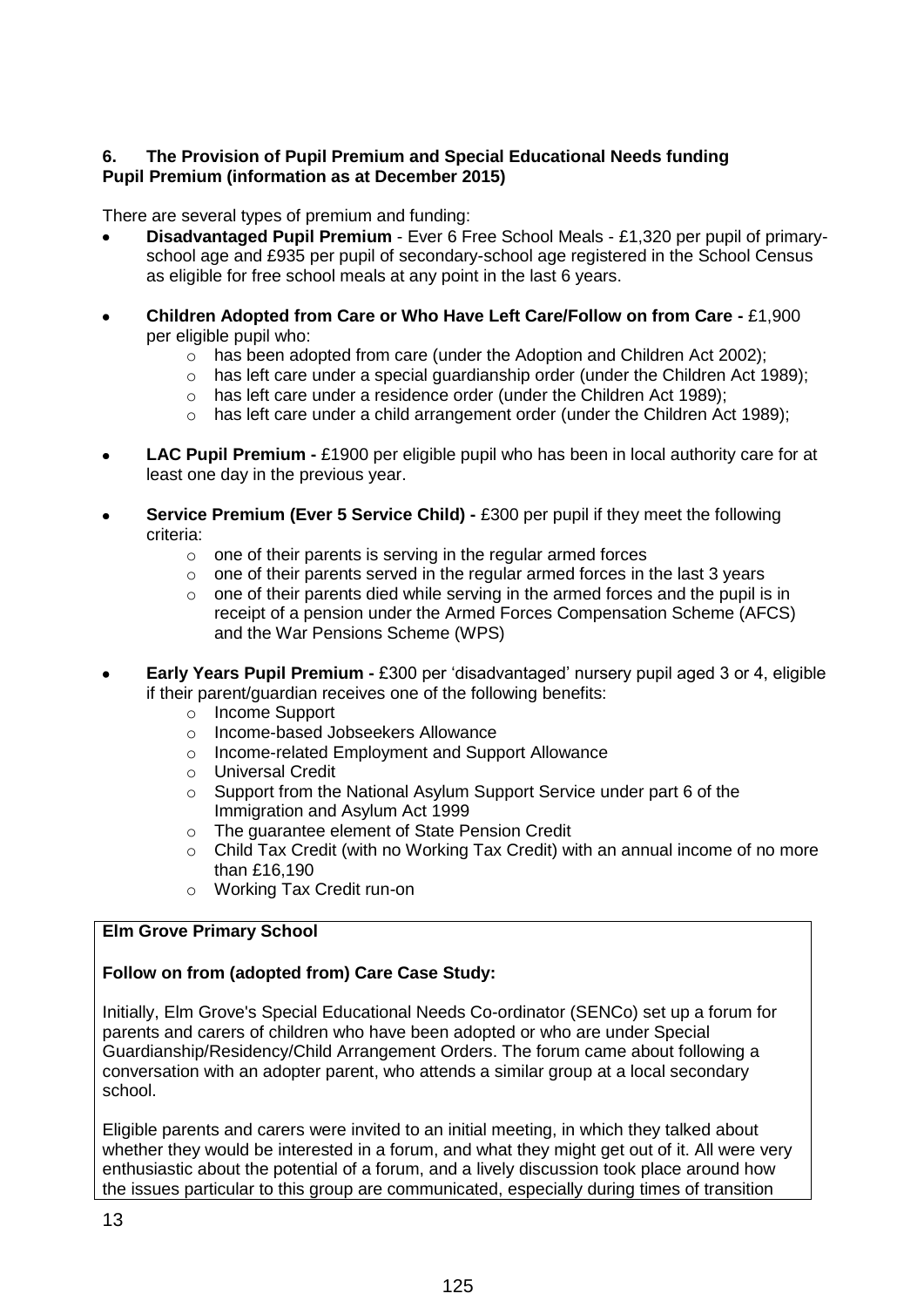between one year and another.

Following this, the SENCo set up meetings in the summer term with each parent/carer, the current teacher and the next year group teacher, and all worked collaboratively to create a 'communication passport' to move with the child from one teacher to the next. This proved really significant in allowing teachers a better understanding of the attachment issues for these pupils.

The discussion currently underway within the forum, at the parents' and carers' request, is investigating the possibility of pooling the 'adopted from care' pupil premium funding, to employ a Learning Mentor, whose focus would be specifically around supporting this group with attachment difficulties and related issues. The SENCo is visiting other settings who have a similar model in place, and it is hoped that the recruitment process will start soon.

As a result of the group discussion and feedback, several staff (including the SENCo, class teachers and support staff) have attended Attachment training and further training is due to take place later in the academic year.

# **Woodingdean Primary School**

# **Pupil Premium Case Study:**

The delegation of any pupil premium funding we have received at Woodingdean has been solely driven by a collegiate understanding and core belief around what we are continuously aiming to do; raise the aspirations, expectations and achievements of our most disadvantaged children.

We believe the main factor in the perceived 'detriment by disadvantage' is around selfperception and more importantly, self-esteem. The main aim therefore was to ensure resources and opportunities were in place that cemented a real sense of equality.

Not only have we invested heavily in staffing, training and resources but we have also put a major stake in getting the nurture bits right. We offer all of our children in receipt of pupil premium funding the following:

- a free school uniform fleece
- a discount voucher if they return their old fleece in a reusable condition
- free book bag
- free water bottle
- free swimming hat
- free reading book
- free morning snack for Key Stage 2 pupils (usually only for Infant age pupils)

As part of our whole-school policy we also ensure that we prioritise academic achievement. We ensure that all children in receipt of pupil premium funding have their recorded learning 'feedback marked' in more detail and more regularly than others, the published outcomes are always displayed and celebrated and they are given the first places in extra-curricular activities.

The final prong in our approach has been the development of the Pupil Premium Profile. Every child in receipt of pupil premium funding has their own individualised profile and action plan that is updated termly by teachers and senior leaders with specific targets and aims for their academic improvement.

The impact of this approach has been considerable; as the number of disadvantaged children has grown, the gaps have narrowed. In 2015 all disadvantaged Key Stage 1 pupils met the age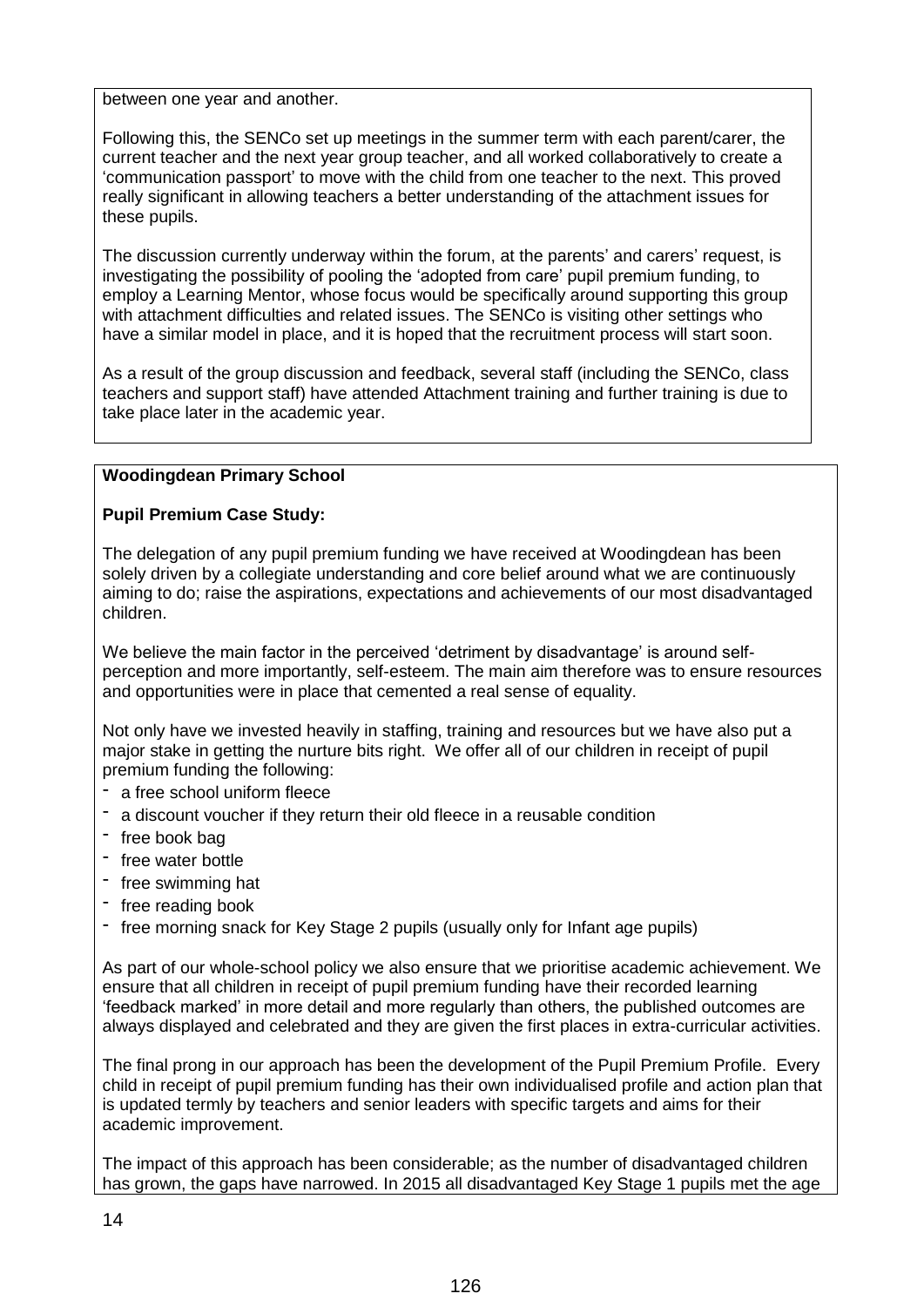#### related expectation in reading, writing and in maths.

### **Special Educational Needs Funding**

Children with SEND in private, voluntary and independent early years settings are assessed by the Pre School SEN Service and additional funding is provided if children need extra support (eg. staffing or equipment) to access their early education place.

Funding for deprivation and SEN is delegated to mainstream schools through the funding formula operated by the LA. The weightings applied to the deprivation and low attainment (used as a proxy indicator for SEN) factors are significantly higher than the national average. The table below shows the position for Brighton and Hove in comparison to the national position:

|                          | Percentage of budget allocated<br>through deprivation factor 2015 | Percentage of budget allocated<br>through low attainment factor 2015 |
|--------------------------|-------------------------------------------------------------------|----------------------------------------------------------------------|
| <b>Brighton and Hove</b> | 9.43%                                                             | 6.82%                                                                |
| National median          | 7.79%                                                             | 4.21%                                                                |

The notional SEN budgets for mainstream schools in 2015/16 total £12.8m. This is before topup funding for high needs pupils and additional resources for pupil premium. Top-up funding is additional funding given for pupils who have high needs and comes from the High Needs Block. High needs top-up funding for 2015/16 is estimated at £2m.

## **6. Groups of pupils**

We recognise our duties under the Equality Act 2010 to show due regard to the need to advance equality of opportunity for the pupils in the following protected groups:

- sex
- race
- disability
- religion or belief
- sexual orientation
- gender reassignment
- pregnancy or maternity

We understand that advancing equality of opportunity involves, in particular:-

- a) removing or minimising disadvantages suffered by people which are connected to a particular characteristic they have (for example disabled pupils, or gay pupils who are being subjected to homophobic, biphobic or transphobic bullying)
- b) taking steps to meet the needs if pupils who have a particular characteristic (for example enabling Muslim pupils to pray at prescribed times (and)
- c) encouraging pupils who have a particular characteristic to participate fully in any activities (for example encouraging both boys and girls, and pupils from different ethnic backgrounds, to be involved in afterschool clubs).

Attainment data which shows how pupils with different characteristics (eg boys or girls) are performing will be used helping to identify whether there are areas of inequality which may need to be addressed and this strategy will prioritise groups where there are the most significant gaps and implement actions to redress these.

For some protected characteristics – religion, disability (where there is no SEN), gender identity and sexual orientation statistical achievement data is not collected nationally or locally.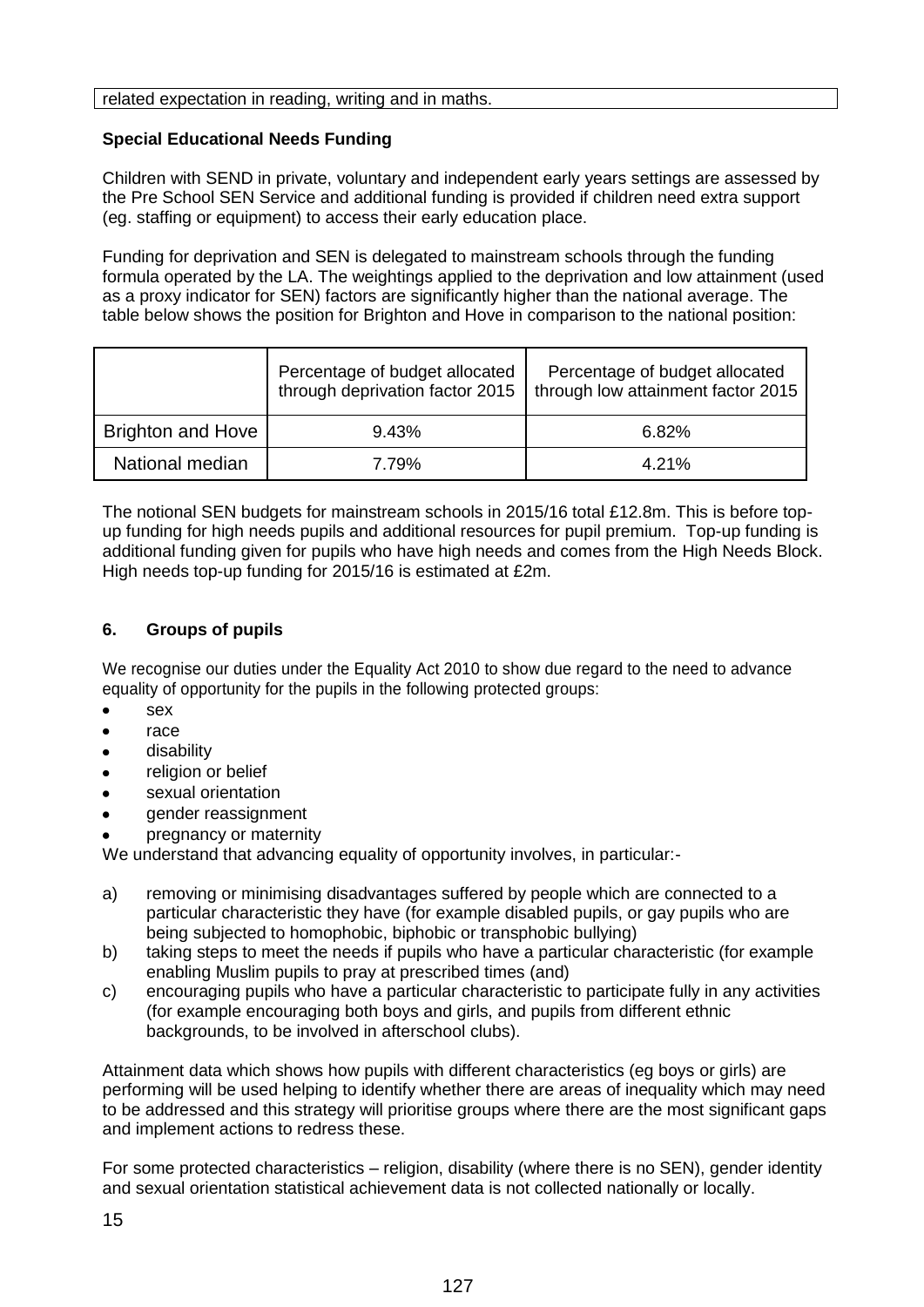However, we do have other sources of data nationally (for example from Stonewall) and locally in the Safe and Well at School Survey about the vulnerability of for example LGBT young people to bullying and under-achievement and so we provide support and challenge to schools to develop their whole school approaches to inclusion and anti-bullying for all groups.

## **Black and Minority Ethnic (BME) Pupils**

As of January 2015, there were 7375 BME pupils. This represented 23.7% of pupils in Brighton and Hove schools and has increased from 15.2% in 2007.

The Ethnic Minority Achievement Service (EMAS) is a school improvement service that will continue to assist and challenge schools to close the gap in Schools and Early Years settings to ensure that learners with English as an additional language (EAL), BME and mixed heritage groups have access to the education opportunities they require to achieve and close the gap.

The focus of the EMAS conference March 2015 was on Mixed Race Achievement and strategies for closing the gap. The impact of these strategies and raising awareness of the gaps can be seen in the improved end of Key Stage results. It is significant that at KS2 in 2015 most BME groups improved by several percentage points on 2014's results. *White and Black Caribbean* have increased by 14 percentage points and *Any other Asian background* by 16 percentage points.

The barriers to achievement for BME groups also in receipt of free school meals will need to be identified by schools with the support of EMAS, so the individual pupil is supported in the way most suited to their circumstances. This may include locally run 'Triple P' parenting training in mother tongue; home school liaison; specialist EAL support. There is data on BME groups with free school meal eligibility, in Appendix 1.

## **BME Behaviour and Attendance**

There does continue to be a higher proportion, than demographically expected (under 5%), of pupils who have been excluded from school for pupils in mixed ethnicity groups. This group accounts for 3.7% of total fixed period exclusions in primary school (which is a small drop since 2014); 12.1% in secondary schools (which is a 3.4 percentage point increase since 2014) and 9.3 % (2014 -11.6%) of the whole cohort.

**Traveller pupils** (specifically the two ethnic groups of Gypsy/Roma and Traveller of Irish Heritage) have consistently been identified as the most disadvantaged and lowest attaining of any identified group. Within the City, most Traveller pupils accessing schools are highly mobile; however a new permanent and short stay site provision is scheduled for completion in July 2016. Children's Services has a designated Traveller Education and Support Unit who will work closely with schools and families to raise attendance and attainment of all Traveller pupils in the City.

We recognise that a 'one size fits all' approach does not work and that understanding the learning styles, abilities and needs of our pupils and encourage school leaders to ensure there is a flexible teaching approach in our schools.

## **7***.* **Best Practice: What makes the difference?**

National research ('What works in raising attainment and closing the gap': research evidence from the UK and abroad - **Education Endowment Fund and Steve Higgins - Durham University**) has identified a range of actions that have helped to raise the attainment and progress of disadvantaged pupils: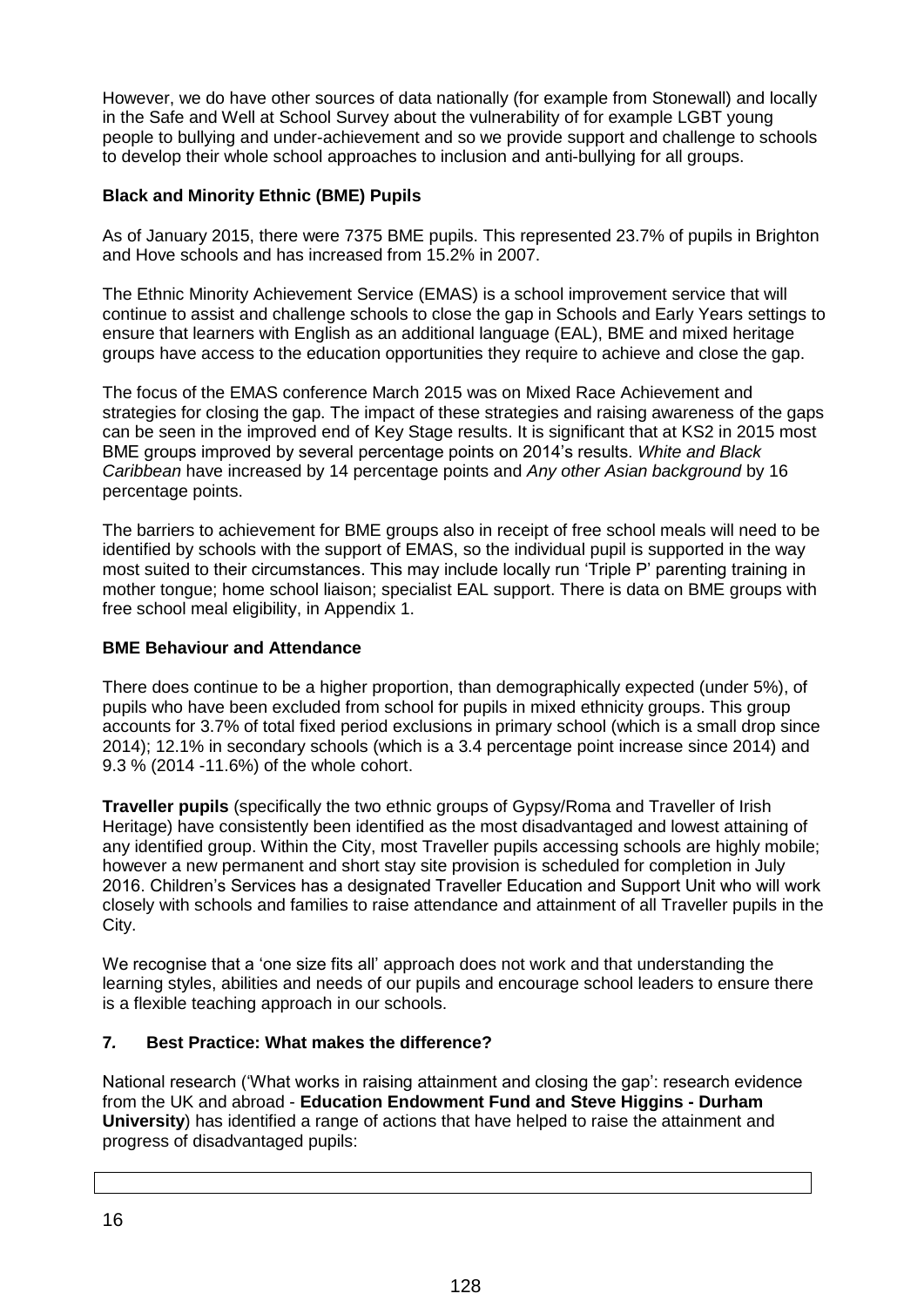#### **Education Endowment Fund Best Practice School Level Actions:**

- Effective leadership
- A clear focus on improving learning  $\bullet$
- Agreed structures and processes in school
- The importance of staff skills and professional development  $\bullet$
- Making learning challenging
- Ensuring effective relationships for teaching and learning
- Building partnerships around the school

### **Promising classroom strategies to 'close the gap':**

- Focus on improving teaching and learning processes and methods
- Collaborative and co-operative learning
- Peer involvement in learning (peer tutoring, team approaches)
- Meta-cognitive strategies, making learning explicit
- Specific subject strategies (e.g. phonics instruction in reading, computer assisted instruction in maths)
- Effective scaffolding practices by teachers

**In the early years** we have been successful in ensuring that most low income two year olds take up their free childcare places. Ofsted have identified that providing a joined up service is crucial in tackling disadvantage including taking a coordinated, strategy approach to tackling the issues faced by disadvantaged children. This includes:

- ensuring that early assessments of children's health, learning and development are benefiting families that are in most need or support;
- ensuring that additional early years premium funding has sufficient impact by identifying children early and focussing support on area of development that will held a child to catch up.

**In Brighton and Hove schools** that have been most effective in raising the progress of disadvantaged pupils, and have closed the gap are likely to have the following in place:

- The deliberate and systematic involvement of pupils, at all stages, with taking  $\bullet$ responsibility for their own progress and learning;
- Appropriate management structures, quality assurance and data collection;
- Quality First Teaching in the classroom, setting intervention into a context in which the progress secured can be developed and sustained;
- Effective leadership on the issue of intervention from the school's senior management team;
- The identification of strategies that are right for the particular setting and needs of the pupils - all of the selected interventions being subject to a rigorous process of cost/benefit analysis;
- The careful selection, training and support of intervention staff, recognising that intervention requires a different range of skills to that of class teaching;
- Integration of intervention staff into the work of the whole school particularly that of the class/subject teacher;
- Suitable assessment processes that fully and accurately informs intervention, enabling progress to be monitored across a range of learning needs.
- Effective data collection, management and analysis, using the tools available to identify, track and measure the performance of pupils and groups.

## **Traveller Pupils**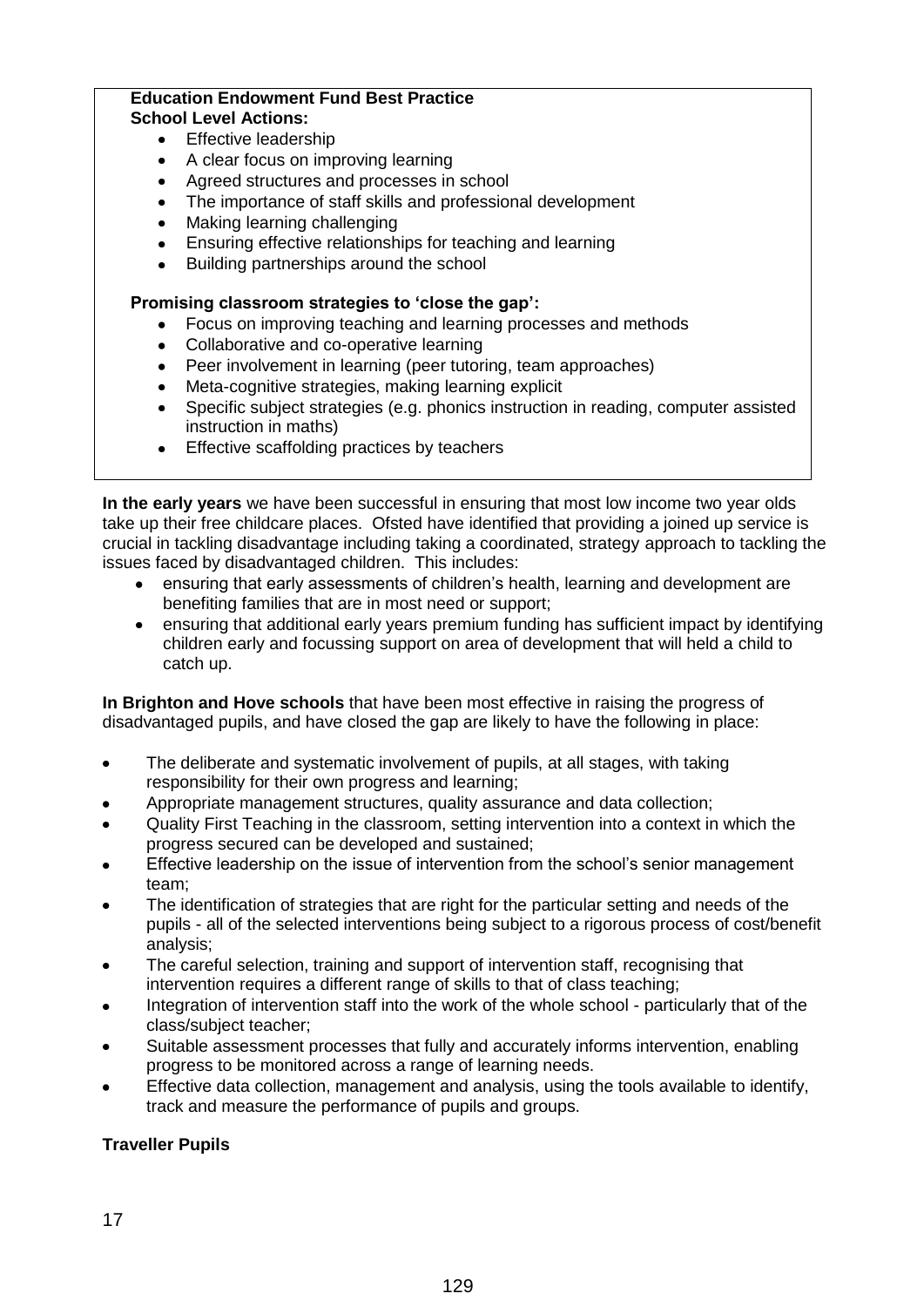- Ofsted inspection reports consistently identify the same essential criteria for raising the attendance and attainment of Traveller children. Pivotal to any success is the school investing time in establishing and building, good and trusting relationships with the families (in line with the Fairlight best practice case study below). In addition:
	- $\circ$  A key worker is identified to act as home/school liaison with family and site and gets to know the family and possibly extended family
	- $\circ$  Teachers are proactive in speaking to Traveller parents at the end of the school day and reporting on positive behaviour and learning and engaging them in school events
	- $\circ$  Incentives are given for good attendance and parents are is contacted by known member of staff immediately child is late/absent
	- $\circ$  School curriculum, books and resources reflect Traveller history and culture around the school and school is aware and celebrates culturally specific events e.g. GRT History Month in June.
	- $\circ$  Strategies are employed to lessen the fear and reluctance towards transfer to secondary school and these should start in Years 4 and 5.

We have also seen the gap narrow in a number of schools across the City. Discussion with leaders of those schools and also with students (from Blatchington Mill Secondary School) identified the following key points:

### **What do schools think makes the difference?**

### **Student Voice**

- 'I feel that I learn well at school. I think I am on target for most things but I need to improve in maths. To help me improve I like teachers to answer my questions and give me comments on my work'.
- 'I feel I am doing well, I enjoy school. To improve I need to concentrate more. I would like to have more extra opportunities such as trips to show the subject outside of school'.
- 'I enjoy school; I take part in extra things such as the school play. To help me improve I like to get lots of comments on my work, like in English'.

#### **School Leaders**

- 'We have high expectations from the top down and the bottom up'
- 'We really focus on getting to know our pupils and their families, as soon as we know they are coming to join us'
- 'We make sure we do it well for every child and there are no excuses'
- 'We make sure that teachers are aware of their responsibility and accountability for every pupil'
- 'There is a focus on tracking and assessment making sure no one veers off track'
- 'We ensure high quality teaching and learning for all'
- 'ECAR (Every Child a Reader) and ECC (Every Child Counts) are very valuable and have a positive impact'
- 'Some special initiatives and projects local and national had lifted aspirations for all and accelerated progress'

#### **Fairlight Primary School 'Know Your Pupils' case study Everyone's Responsibility**

One area which underpins our approach, links to the fact that for **all** staff and children (and the all is key) knowing and understanding our pupils and families well is a daily, weekly and termly reality. Our supporting practise and what we are able to offer, is directly linked to the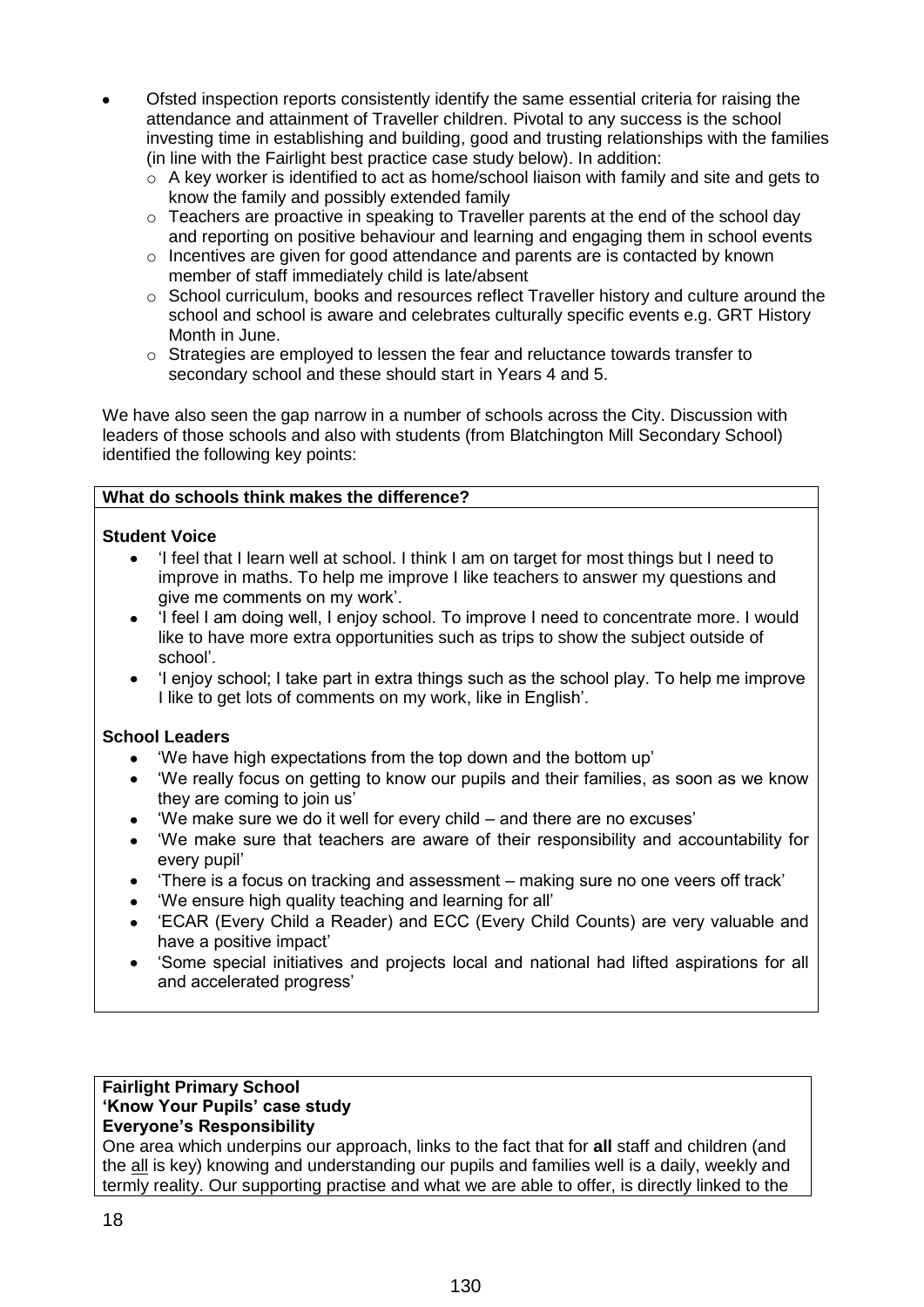circumstances of our school and those who attend it. We have had to develop effective processes as a direct result of the high proportion of new arrivals at our setting. This may not always be the case in other schools, but wider research evidences that really understanding the demographic and tailoring the approach accordingly, works in all settings.

### **Clear Induction for Child and Parents**

The Headteacher shows all children and families around the school and chats to parents, not only about the school and school-related issues, but also about specific questions and worries about moving or changing countries or areas. They also discuss information and background about the Brighton and the local area. Once the child starts at school, we meet with parents. Our Family Support Worker leads on this, supported by office colleagues. We meet with parents (if they want to) and:

- We find out all about their back story- where they are from and why they moved, but also about the whole family, as many children and families are moving either closer to their wider family or away from all family and may have other siblings or family members living in the home.
- We get their most up to date academic data from the parents, reports and from the previous school and if the child has additional learning/special needs, the Assistant Headteacher responsible for Inclusions has a comprehensive conversation with colleagues to agree strategies and support
- We find out about the child's likes/dislikes and interests
- We identify an established pupil who is 'like them' i.e. who has got something in common - this may be language, social background, interests etc. This is done for both children **and** parents.

#### **All staff are made aware of new pupils**

As part of all meetings we discuss pastoral issues and 'new children' is a set item to be included, hence **all** staff (teachers, TAs, office, lunch colleagues etc) know when there is a new child in the school. All staff then make positive efforts to be friendly and welcoming and 'say hi'. We also like to talk to the child about their previous school, country, home etc. This is at times quite a feat with over 70 staff and 450 children, but is essential. You sometimes find links e.g. teachers who have visited the country the child comes from or who have family members by marriage, who are from the same regions.

#### **Our pupils treat new peers kindly and help to look after them**

Many of our children have first-hand experience of being new to a school and in many cases, new to the country or to another language. The other children also then have experiences of having a new child in class who maybe doesn't speak English. The children are encouraged to be kind and supportive of each other and particularly to new children. We take this approach for other areas, such as with Supply Teachers. They are inducted clearer, all staff made aware of who they are and treated respectfully. Many comment on how welcoming the school is.

We have included our procedure/checklist for admissions of all new arrivals to the school – we also have a detailed 'EMAS induction pack' to enable appropriate support for all new pupils identified as having English as an additional language.

#### **Blatchington Mill School and Sixth Form (BMS) Secondary School Case Study:**

BMS has made significant progress in closing the gaps between disadvantaged and nondisadvantaged students. Indeed students eligible for the pupil premium at BMS have better value added scores than both disadvantaged and non-disadvantaged students nationally. This has been achieved through ensuring strong leadership structures at both senior and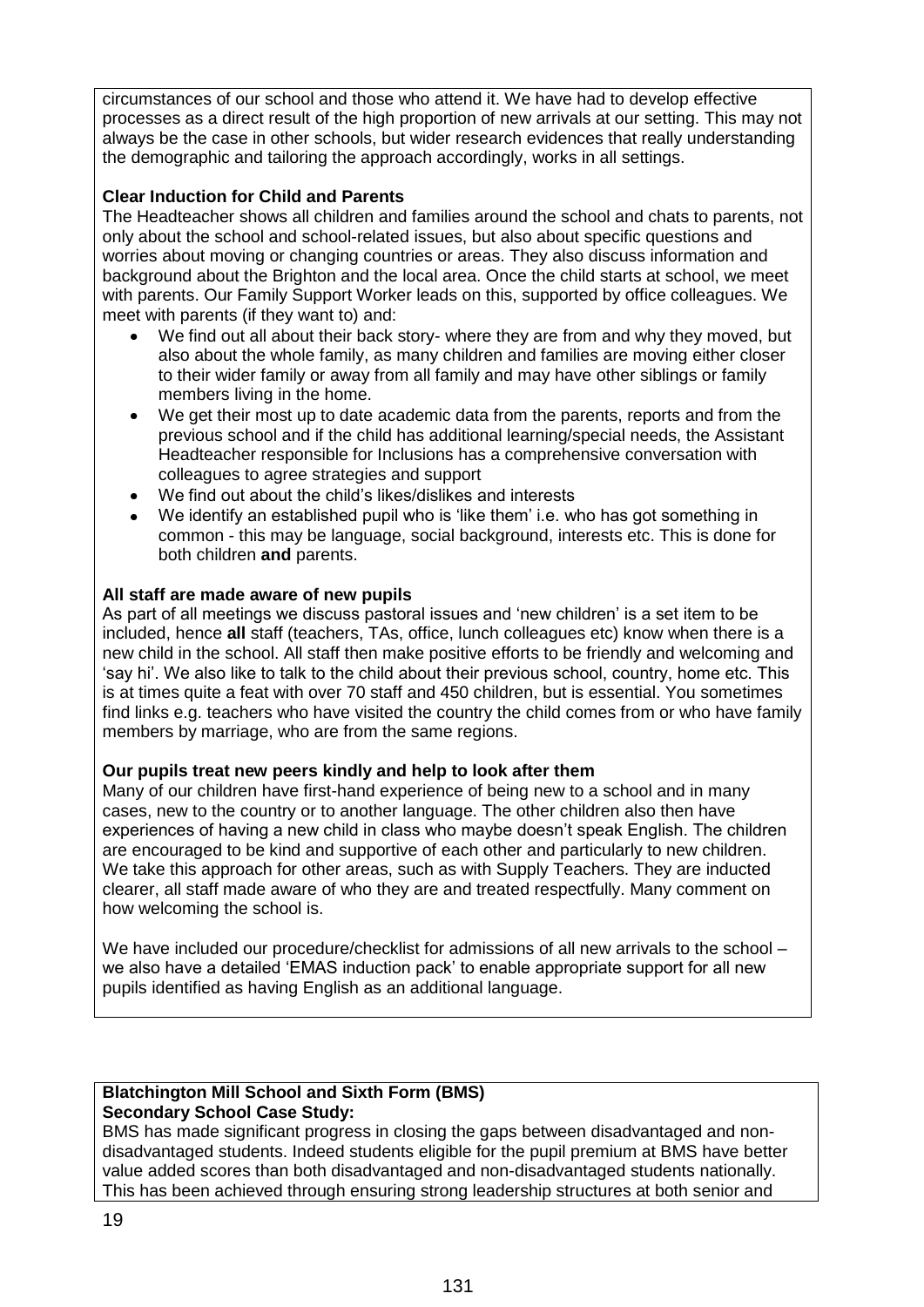middle leadership levels, quality first teaching and timely, focused interventions as required **Quality first teaching** has been the core factor in closing the achievement gaps. Accurate identification of the needs of disadvantaged students and tailoring of provision to meet these needs has led to improved progress in the classroom. Where a student is not making sustained or expected progress teachers take timely action to help them move forward. It is particularly important to focus on **feedback**; research showing this has a significant impact on student progress.

To support quality first teaching, **action research projects** have been carried out across all departments in the school, focused on supporting disadvantaged students in making good progress. Studies included supporting students developing their metacognition skills, supporting students in developing resilience, use of report cards to improve work ethic, use of feedback and mastery learning. These studies have improved the teaching of individual students and classes and the outcomes have also been shared across departments. **Curriculum access groups** have been established, focused predominantly on year 7, to support disadvantaged students who need to improve their literacy and/ or numeracy. **Literacy support lessons** are part of students timetables for a fixed period to support students in overcoming any difficulties. **Maths mastery** sessions are also carried out in curriculum access groups to further support students who need support with their numeracy. Disadvantaged students are closely monitored during Key Stage four and support quickly put in place if needed. A particular focus has been in Maths and English where interventions such as **1:1 tuition**, adapting class groupings, and tailored revisions sessions have all been utilised to support students in making good progress.

The next phase of support is to ensure that disadvantaged students have excellent **attendance and punctuality** so that they have access to all the learning and opportunities available in school. We will be making this a priority for year teams and improving the attendance monitoring and intervention systems to ensure intervention is timely if attendance issues arise.

# **8. How our strategy will work**

## **What we will do**

- Continue to promote the high take up of free childcare places for low income two year olds
- Further develop and publish a strategy for meeting the needs of disadvantaged children in the early years
- To continue to support and challenge schools on the analysis of their EYFSP data with a focus on the gaps in attainment between the vulnerable groups.
- To continue to support and challenge teachers and practitioners in the private and voluntary sector to track the pupil's progress effectively and plan for effective intervention programmes to support children who are at risk of under achievement.
- To share and celebrate best practice of schools and settings who have successfully closed the gap in achievement through the Early Years coordinator network meetings, Network meetings and on the BHCC web site.
- Work with the Early Years Communication Partnership (Speech and Language Therapy team, EMAS and PRESENS) to embed effective approaches to practice and a new early intervention initiative for EYFS settings and schools
- Work to embed smooth transitions between pre-school and schools, continuing work developed with the Social, Emotional and Mental Health Early Years group
- To offer a training to all early years settings which raises the quality of the provision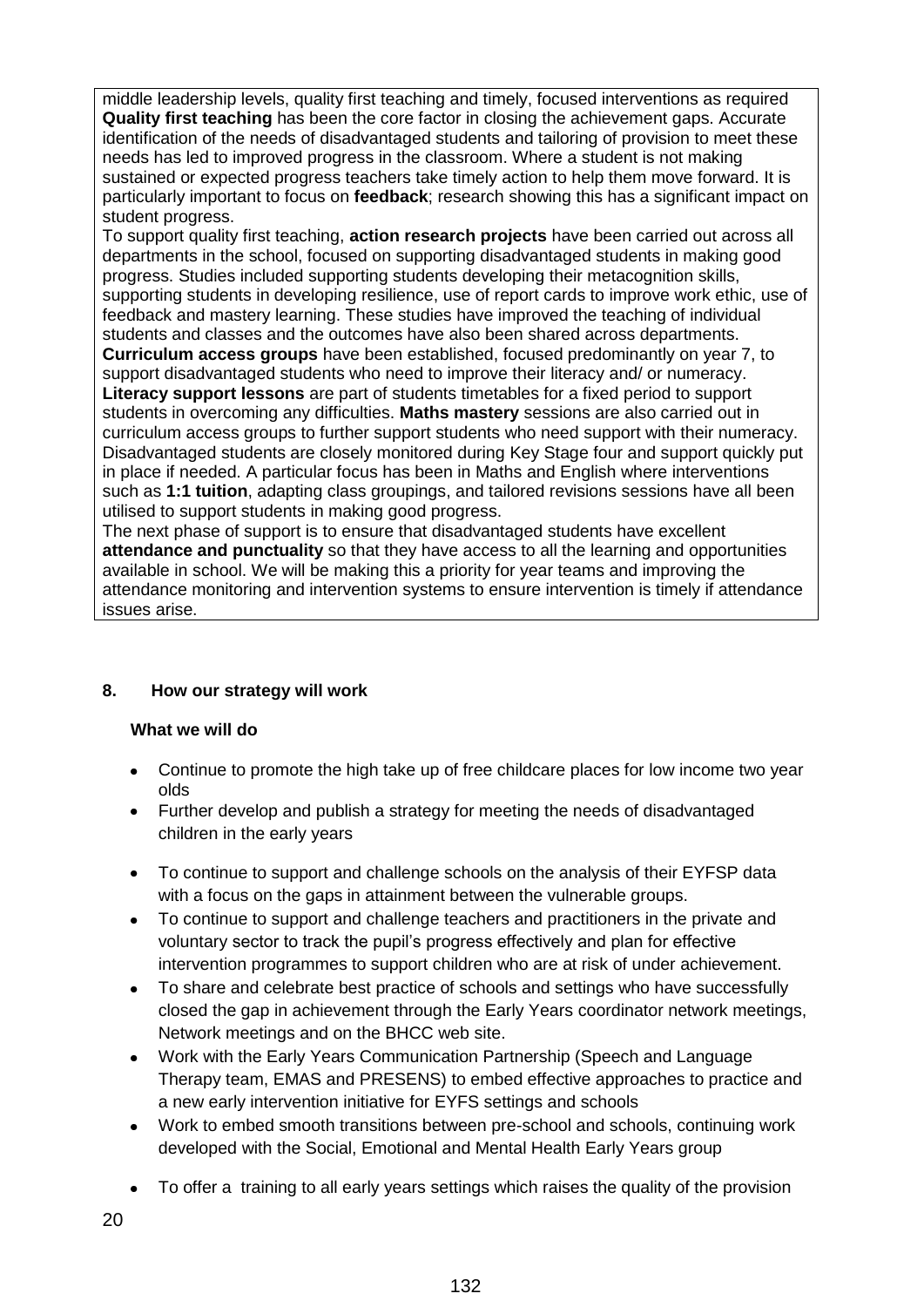and supports individual pupil progress

- Increasingly challenge school leaders to reduce the difference in attainment of  $\bullet$ disadvantaged pupils and their peers, including the more able
- Provide training for governors to enable them to stringently hold their school to account for the attainment of disadvantaged pupils
- Consider the voice of pupils and parents/carers in all our activities including hearing the voice of those from protected and disadvantaged groups
- Continue to guide, support and challenge schools, so that their pupil data and understanding is of good quality and that we can identify disadvantaged pupils and those who need support and how they are achieving compared to their peers.
- Encourage schools to build strong cluster partnerships so that they can challenge and  $\bullet$ support one another
- Evaluate and disseminate the national evidence into the most effective interventions, including learnings and evidence from attending National conferences
- Provide individualised support and challenge for school leaders with the highest differences in Brighton and Hove for different groups of disadvantaged pupils
- Evaluate and disseminate the local evidence: e.g. Schools data and the Schools Supporting Schools projects – what is working well?
- Provide a universal offer of data analysis, advice and guidance (e.g. Intervention health check / governor support and training)
- Identify, through the data analysis and Local Authority monitoring, schools where practice is strong and schools where the difference is particularly wide, in order to share best practice and challenge and explore underachievement
- $\bullet$ Continue to promote and facilitate the Every Child a Reader and the Every Child Counts programmes with schools along with their associated initiatives
- Extend the 'Every Child a Reader' programme, in a number of target schools, to encompass a broader strategy for addressing achievement in literacy, particularly in writing
- Continue to support work on improving attendance and reducing exclusions, especially for disadvantaged pupil groups
- Continue to support work on reducing bullying, promoting equality and positive health and wellbeing
- Continue to work with secondary settings, the Youth Employability Service and local partners on providing quality Information, Advice and Guidance, raising aspirations and ambition for young people and providing good understand of why achievement is important for life.
- Raise awareness of this strategy and work with partners outside the Education and  $\bullet$ Inclusion team and wherever possible in interactions with colleagues and teams.

A new initiative that is being explored in the City is **'Poverty Proofing the School Day'.** The project started in 2011 when Children North East sought to better understand what child poverty looks and feels like from a child and young person's perspective. They distributed 1,348 disposable cameras across the North East and asked children and young people to tell them what poverty looks like where they live. 11,000 images were returned which powerfully conveyed strong themes and confirmed that child poverty is definitely not a thing of the past. The feedback from young people showed that discrimination in schools was found to be one of the biggest issues they faced. Children North East then started to develop a way to 'Poverty Proof the School Day'. They developed a toolkit that has as its main aims to reduce the stigma and discrimination children and young people experiencing poverty face in schools; as well as to remove barriers to learning to support schools to reduce their attainment gap. The Toolkit can also be helpful to schools in helping to decide and plan the most effective way to spend their pupil premium allocation. The process involves talking with all children and young people in the school, an online survey for governors and staff and they the team work with the school leadership to develop an action plan individually tailored to each school; to identify and remove barriers to learning, reducing the stigma and discrimination faced by pupils.